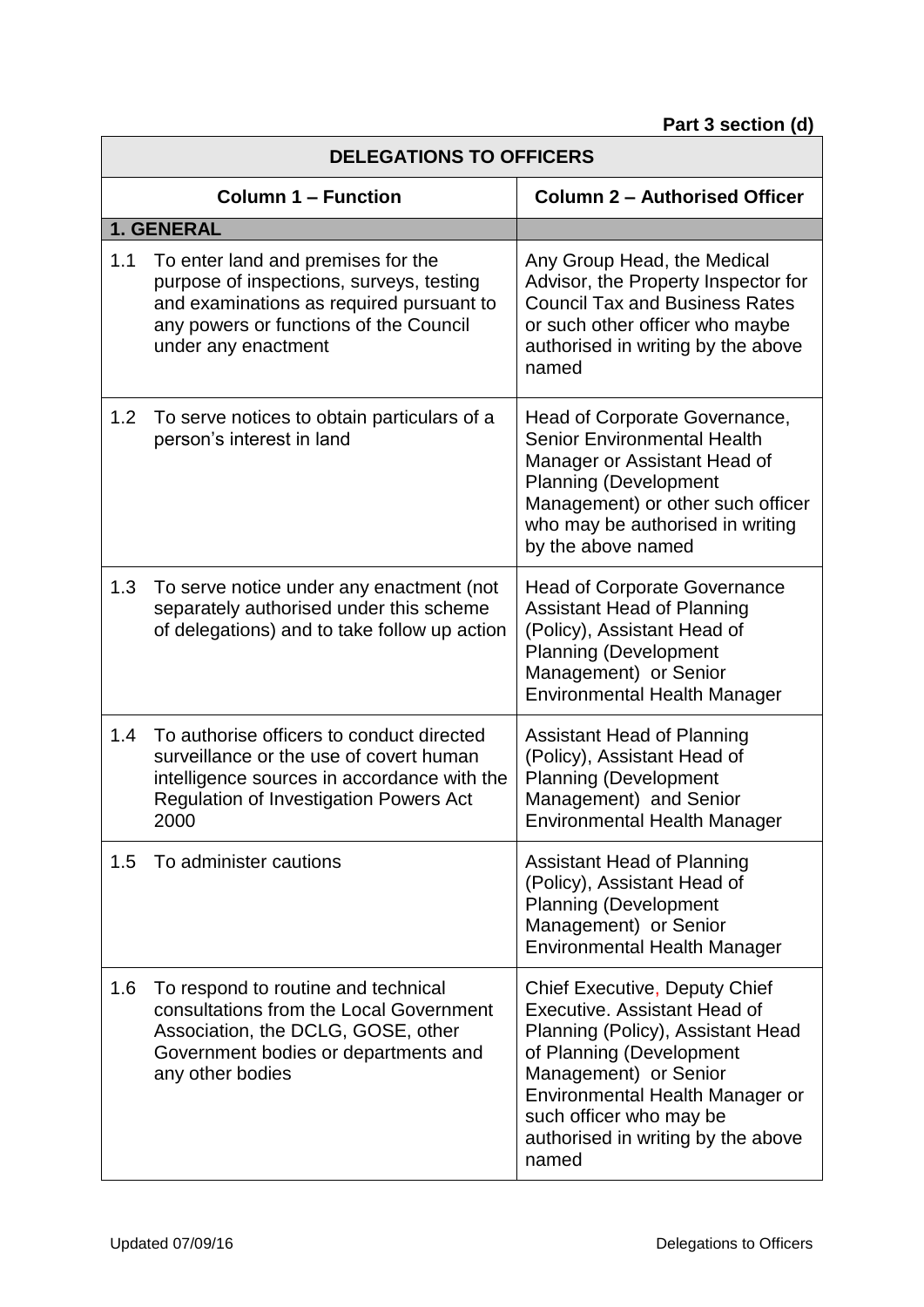| Under the provisions of the Children Act<br><b>Deputy Chief Executive Terry</b><br>1.7<br>1989 and the Council's Safeguarding<br>Collier<br>Children and Vulnerable Adults Policy and<br>Procedures, to undertake responsibility for<br>making contact with Social Services and<br>for making decisions and referrals,<br>including making Disclosure and Barring<br>Service (DBS) checks on officers or other<br>persons seeking employment with<br>children, young people or vulnerable<br>adults |  |
|-----------------------------------------------------------------------------------------------------------------------------------------------------------------------------------------------------------------------------------------------------------------------------------------------------------------------------------------------------------------------------------------------------------------------------------------------------------------------------------------------------|--|
|-----------------------------------------------------------------------------------------------------------------------------------------------------------------------------------------------------------------------------------------------------------------------------------------------------------------------------------------------------------------------------------------------------------------------------------------------------------------------------------------------------|--|

| 1.8                                                  | To invite members:                                                                                                                                                                                                                                                                                                                                      | <b>Head of Corporate Governance</b>  |
|------------------------------------------------------|---------------------------------------------------------------------------------------------------------------------------------------------------------------------------------------------------------------------------------------------------------------------------------------------------------------------------------------------------------|--------------------------------------|
| a)                                                   | of the Licensing Committee to<br>participate in meetings of Licensing<br>Sub-Committees convened to<br>determine various applications within<br>the responsibility of the Licensing<br>Committee; and                                                                                                                                                   |                                      |
| b)                                                   | of the Members' Code of Conduct<br>Committee to participate in meetings of<br><b>Assessment Panels.</b>                                                                                                                                                                                                                                                 |                                      |
| 1.9                                                  | To amend the membership of a political<br>group's seats on any particular committee,<br>at the request of the Group Leader.                                                                                                                                                                                                                             | <b>Chief Executive</b>               |
| <b>LEGAL AND LEGAL PROCEEDINGS</b><br>$\overline{2}$ |                                                                                                                                                                                                                                                                                                                                                         |                                      |
|                                                      | <b>Column 1 – Function</b>                                                                                                                                                                                                                                                                                                                              | <b>Column 2 - Authorised Officer</b> |
| 2.1                                                  | To instigate, conduct and settle<br>proceedings or disputes (administrative,<br>criminal or civil) on the Council's behalf in<br>any Court, Tribunal or other body and/or in<br>relation to any matters associated thereto,<br>but in respect of settlements this is limited<br>to £50,000 and anything above this level<br>be referred to the Cabinet. | <b>Head of Corporate Governance</b>  |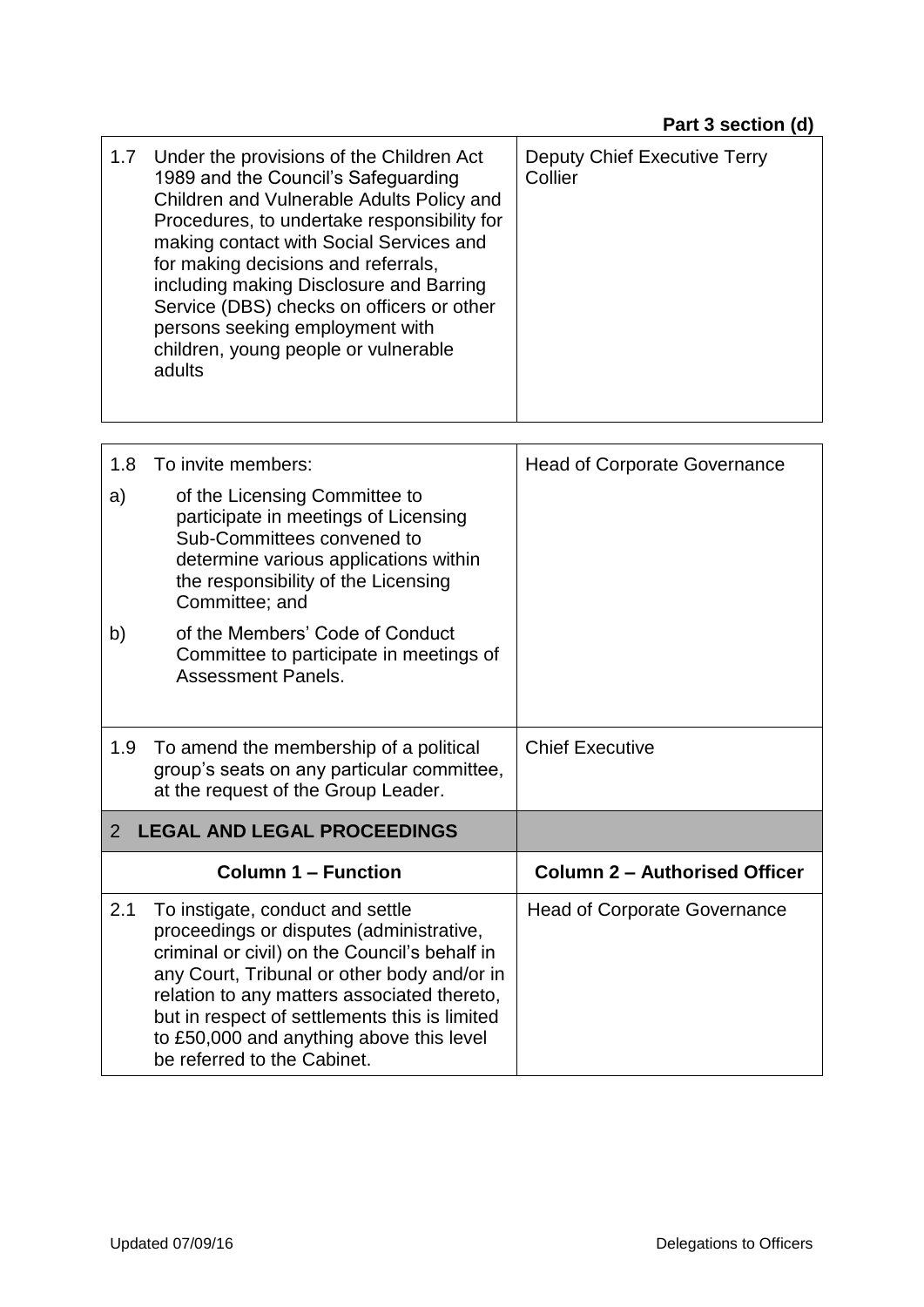|     | 2.2 To instigate and conduct legal proceedings<br>for any offence or any matter arising<br>under:                                                                                                                                                                                                                                       | <b>Head of Corporate Governance</b>                                                                                                                                                                              |
|-----|-----------------------------------------------------------------------------------------------------------------------------------------------------------------------------------------------------------------------------------------------------------------------------------------------------------------------------------------|------------------------------------------------------------------------------------------------------------------------------------------------------------------------------------------------------------------|
|     | legislation which gives the Council a<br>a.<br>right or duty to prosecute                                                                                                                                                                                                                                                               |                                                                                                                                                                                                                  |
|     | any order notice or licence issued in<br>b.<br>pursuance to any legislation under<br>which the Council has powers or duties                                                                                                                                                                                                             |                                                                                                                                                                                                                  |
|     | any other order or regulation under<br>C <sub>1</sub><br>which the Council has powers or duties                                                                                                                                                                                                                                         |                                                                                                                                                                                                                  |
| 2.3 | To accept service of proceedings on<br>behalf of the Council                                                                                                                                                                                                                                                                            | <b>Head of Corporate Governance</b><br>(or Chief Finance Officer in<br>respect of insurance claims)                                                                                                              |
| 2.4 | To instruct Counsel, Solicitors or relevant<br>agents to represent or advise the Council                                                                                                                                                                                                                                                | <b>Head of Corporate Governance</b><br>(or any Chartered Town Planner in<br>respect of planning matters)                                                                                                         |
| 2.5 | To take necessary action, including legal<br>proceedings, for the recovery of<br>possession of the Council's land and<br>premises or for protecting the interests of<br>the Council in any land or common land                                                                                                                          | <b>Head of Corporate Governance</b>                                                                                                                                                                              |
| 2.6 | Authority to make a formal complaint at the<br>Magistrates Court and to appear in the<br>Magistrates and County Courts on behalf<br>of the Council for the recovery of Council<br>Tax, non domestic rates, other revenues<br>and penalties, including formal proof of<br>debt in bankruptcy cases, liquidations and<br>debt proceedings | <b>Revenues and Customer Services</b><br>Manager, Senior Recovery<br>Officer, Recovery Officer or<br><b>Technical and System Support</b><br>Officer                                                              |
| 2.7 | To represent the Council at the Local<br><b>Valuation Tribunal</b>                                                                                                                                                                                                                                                                      | <b>Revenues and Customer Services</b><br>Manager or Technical and System<br><b>Support Officer</b>                                                                                                               |
| 2.8 | To appear on behalf of the Council in all<br>proceedings before any Court or Tribunal                                                                                                                                                                                                                                                   | All employees of the Council who<br>are qualified Barristers, Solicitors<br>or Legal Executives and any other<br>member of staff authorised in<br>writing by the Head of Corporate<br>Governance                 |
| 2.9 | To appear on behalf of the Council in<br>proceedings in the Magistrates Court in<br>respect of offences in the Council's car<br>parks                                                                                                                                                                                                   | All employees of the Council who<br>are qualified Barristers, Solicitors<br>or Legal Executives and any other<br>member of staff authorised in<br>writing by the Head of Corporate<br>Governance, the Group Head |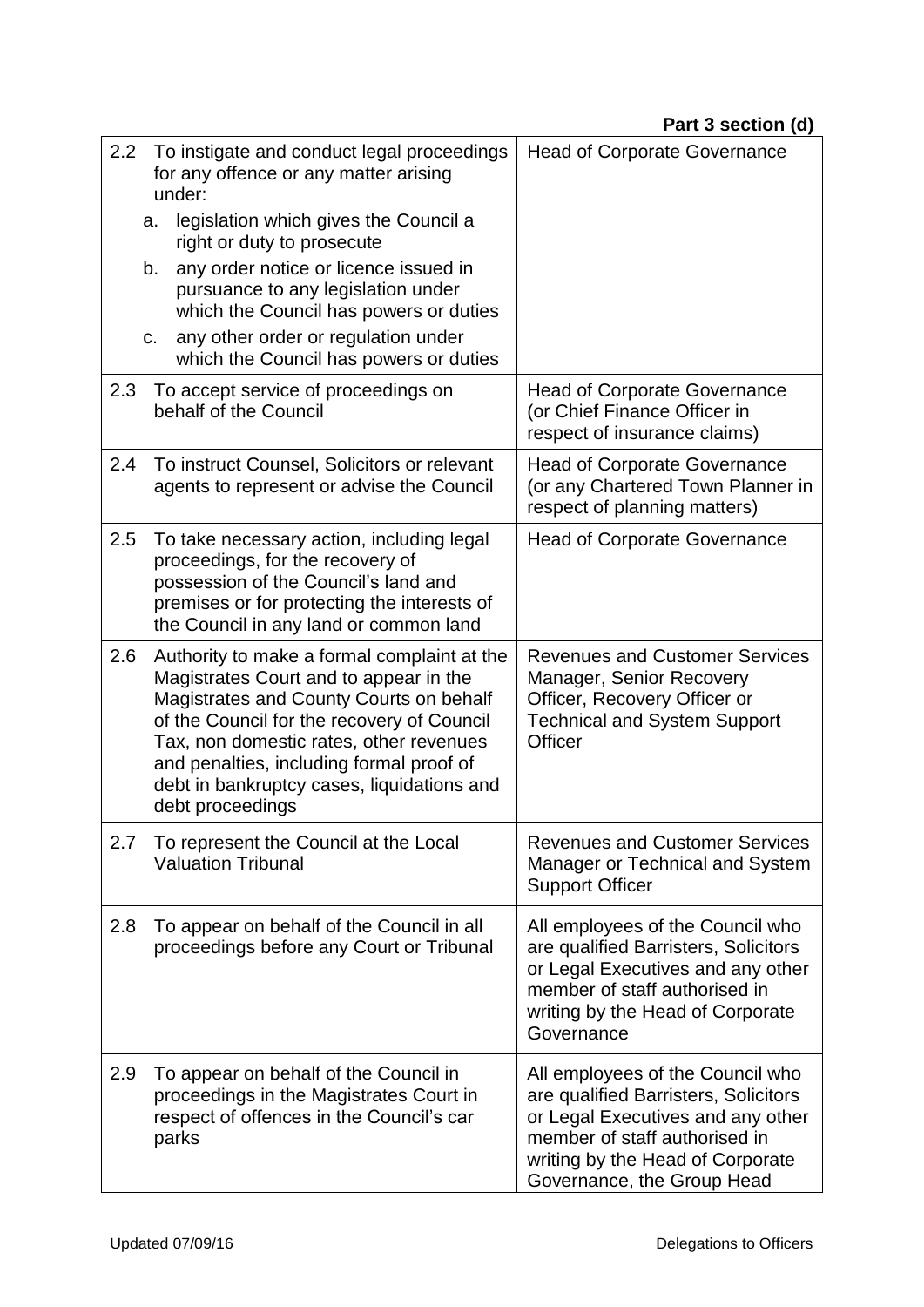|     |                                                                                                                                                                                                                                                                                                              | Neighbourhood Services and any<br>member of the Car Parks staff<br>authorised in writing by the Group<br>Head Neighbourhood Services.                                                                      |
|-----|--------------------------------------------------------------------------------------------------------------------------------------------------------------------------------------------------------------------------------------------------------------------------------------------------------------|------------------------------------------------------------------------------------------------------------------------------------------------------------------------------------------------------------|
|     | 2.10 To instigate legal proceedings under<br>Section 1 of the Crime and Disorder Act<br>1998 in respect of anti social behaviour<br>orders.                                                                                                                                                                  | <b>Head of Corporate Governance</b>                                                                                                                                                                        |
| 3   | <b>AUTHORITY TO SIGN AND SEAL</b><br><b>DOCUMENTS</b>                                                                                                                                                                                                                                                        |                                                                                                                                                                                                            |
|     | <b>Column 1 - Function</b>                                                                                                                                                                                                                                                                                   | <b>Column 2 - Authorised Officer</b>                                                                                                                                                                       |
| 3.1 | Authority to sign all legal documents<br>relating to recovery of monies due to the<br>Council                                                                                                                                                                                                                | <b>Chief Executive, Chief Finance</b><br>Officer, Head of Corporate<br>Governance, Group Head<br><b>Community Wellbeing or Group</b><br><b>Head Finance and Customer</b><br><b>Relations</b>               |
| 3.2 | Authority to sign all legal documents for<br>the acquisition or disposal of land (unless<br>under seal)                                                                                                                                                                                                      | <b>Chief Executive, Chief Finance</b><br>Officer or Head of Corporate<br>Governance                                                                                                                        |
| 3.3 | Authority to sign all contracts and<br>agreements (unless under seal) for<br>expenditure within their service budget or<br>for no value within their service area<br><b>PROVIDED that Contract Standing Orders</b><br>have been followed including legal advice<br>being obtained for contracts over £20,000 | Chief Officers, Head of Corporate<br>Governance, Assistant Head of<br><b>Planning (Development</b><br>Management), Assistant Head of<br>Planning (Policy) or Senior<br><b>Environmental Health Manager</b> |
| 3.4 | To affix the Council's common seal                                                                                                                                                                                                                                                                           | <b>Chief Executive, Chief Finance</b><br>Officer or Head of Corporate<br>Governance                                                                                                                        |
| 4   | <b>LAND ISSUES</b>                                                                                                                                                                                                                                                                                           |                                                                                                                                                                                                            |
|     | <b>Column 1 – Function</b>                                                                                                                                                                                                                                                                                   | <b>Column 2 - Authorised Officer</b>                                                                                                                                                                       |
| 4.1 | In respect of properties leased/licensed to<br>or by the Council:                                                                                                                                                                                                                                            | Group Head – Regeneration and<br>Growth                                                                                                                                                                    |
| a.  | to refuse or consent to assignments or<br>sub-lettings, subject to satisfactory<br>references;                                                                                                                                                                                                               |                                                                                                                                                                                                            |
| b.  | to negotiate, approve and document rent<br>reviews;                                                                                                                                                                                                                                                          |                                                                                                                                                                                                            |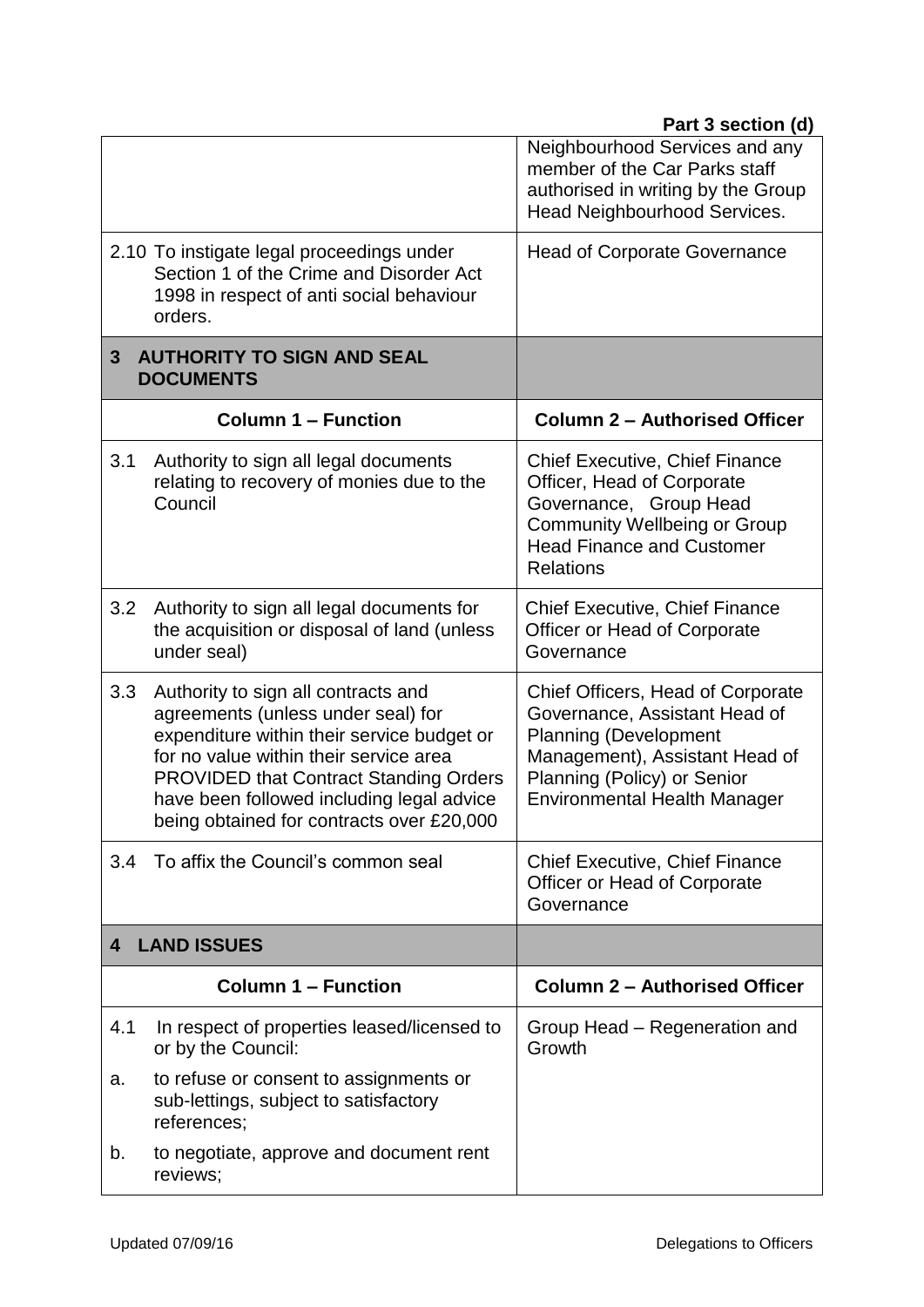| C.  | to agree low level less than best value<br>rents/licence fees for community groups<br>where proper justification has been<br>acquired and documented;        |                                                                                                        |
|-----|--------------------------------------------------------------------------------------------------------------------------------------------------------------|--------------------------------------------------------------------------------------------------------|
| d.  | to agree to variations to any of the terms<br>or covenants; subject to valuation advice<br>where appropriate;                                                |                                                                                                        |
| е.  | to renew leases which have security of<br>tenure under the Landlord and Tenant Act<br>1954;                                                                  |                                                                                                        |
| f.  | to serve notices for renewals or<br>terminations of leases under the Landlord<br>and Tenant Act 1954;                                                        |                                                                                                        |
| g.  | to accept or agree a surrender where the<br>property is no longer required by the<br>Council or the landlord or the tenant as<br>appropriate;                |                                                                                                        |
| h.  | to settle terms of management<br>arrangements and any variations to them.                                                                                    |                                                                                                        |
| 4.2 | To approve freehold or leasehold<br>disposals or acquisitions of land or<br>interests in land not exceeding an<br>estimated value of £50,000 per transaction | Group Head Regeneration and<br>Growth in consultation with the<br><b>Chief Finance Officer</b>         |
| 4.3 | To grant or take miscellaneous licences,<br>wayleaves, easements and other<br>agreements as required                                                         | Group Head – Regeneration and<br>Growth                                                                |
| 4.4 | To enter into a Tenancy at Will                                                                                                                              | Group Head – Regeneration and<br>Growth                                                                |
| 4.5 | To determine applications for rights of way<br>or other easements over land                                                                                  | <b>Chief Finance Officer after</b><br>consultation with Group Head -<br><b>Regeneration and Growth</b> |
| 4.6 | To approve the release of covenants<br>subject to obtaining appropriate legal and<br>valuation advice                                                        | Group Head - Regeneration and<br>Growth                                                                |
| 5   | <b>FINANCIAL MATTERS</b>                                                                                                                                     |                                                                                                        |
|     | <b>Column 1 – Function</b>                                                                                                                                   | <b>Column 2 - Authorised Officer</b>                                                                   |
| 5.1 | To make a formal demand for payment of<br>monies expended in carrying out works in<br>default under statutory powers, including                              | <b>Relevant Deputy Chief Executive</b>                                                                 |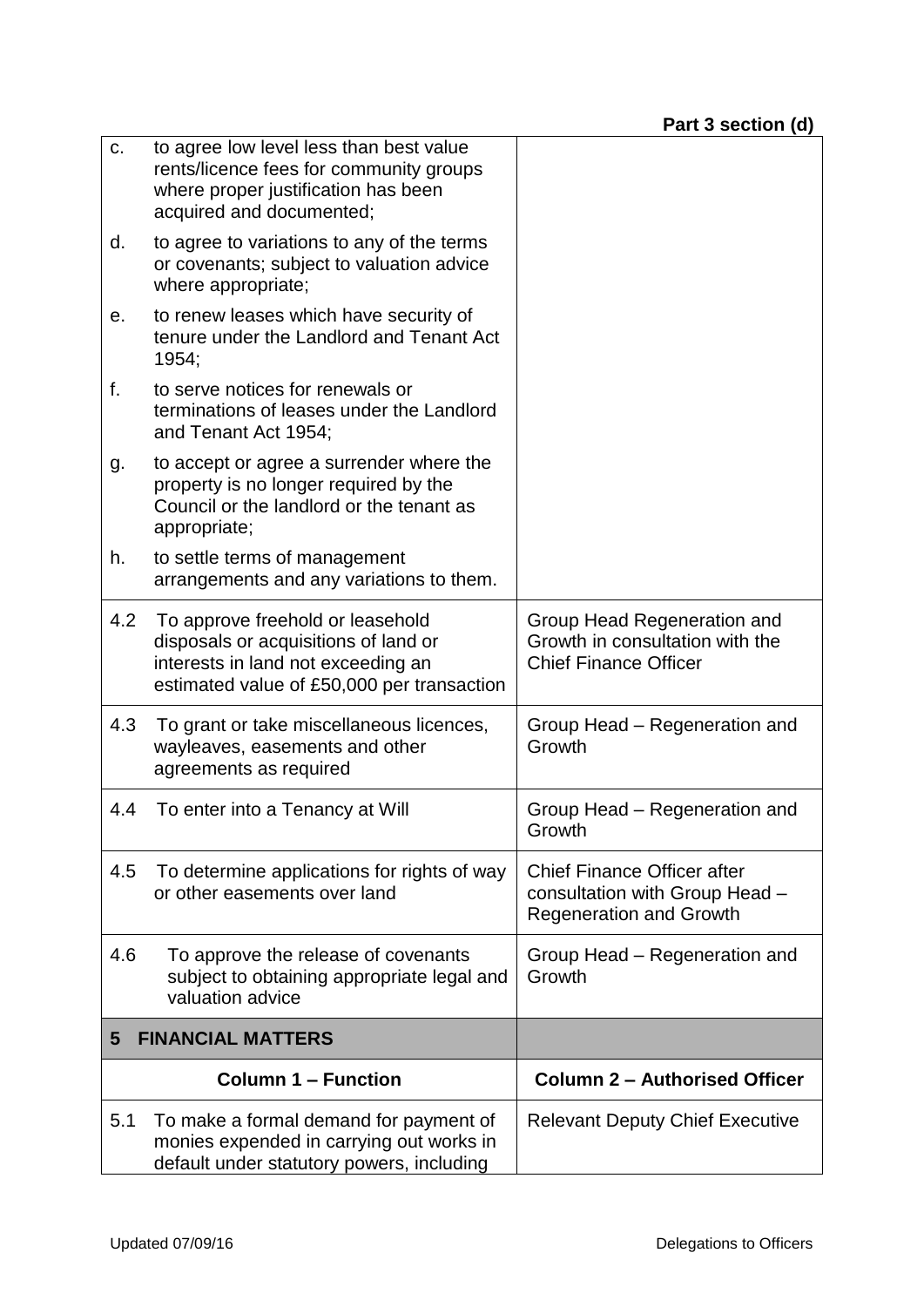|     | interest payable thereon                                                                                                                                                                                                                                                                                            |                                                                                        |
|-----|---------------------------------------------------------------------------------------------------------------------------------------------------------------------------------------------------------------------------------------------------------------------------------------------------------------------|----------------------------------------------------------------------------------------|
| 5.2 | To raise in line with inflation any financial<br>limits specified in these delegations to<br>officers, contract standing orders or<br>financial regulations                                                                                                                                                         | <b>Chief Finance Officer</b>                                                           |
| 5.3 | In connection with the provision of services<br>under their control:                                                                                                                                                                                                                                                | Relevant budget holders                                                                |
| a.  | Expenditure of any type within approved<br>budgets (subject to delegation 3.4 - as to<br>signature of contracts);                                                                                                                                                                                                   |                                                                                        |
| b.  | Day to day running and operation of<br>services, including maintenance and<br>repairs of all buildings, land and equipment<br>within the responsibility of the service<br>area, in accordance with the policies set<br>down by the Council or the Cabinet; and                                                      |                                                                                        |
| C.  | Control, purchase and disposal of stores<br>or surplus materials                                                                                                                                                                                                                                                    |                                                                                        |
| d.  | To enter into any arrangement with a<br>creditor for payment to be made by way of<br>instalment                                                                                                                                                                                                                     |                                                                                        |
| 5.4 | To implement all the Council's borrowing<br>and investment strategies, in accordance<br>with the Treasury Policy Statement                                                                                                                                                                                          | <b>Chief Finance Officer</b>                                                           |
| 5.5 | To determine the tax base, in accordance<br>with the Local Authorities (Calculation of<br>Tax Base) (England) Regulations 2012, as<br>amended                                                                                                                                                                       | <b>Chief Finance Officer</b>                                                           |
| 5.6 | To deal with applications for local council<br>tax discounts in very exceptional cases.<br>Such cases to include flooding and where<br>committal action through the courts is not<br>deemed appropriate. The latter will need to<br>be supported by third party reports<br>generally from a social worker or doctor | Chief Finance Officer or Group<br><b>Head Finance and Customer</b><br><b>Relations</b> |
| 5.7 | To take all necessary steps relating to the<br>demand, collection and recovery of council<br>tax and non-domestic rates and to issue all<br>necessary notices and statements and to<br>sign all relevant documentation                                                                                              | <b>Revenues and Customer Services</b><br>Manager                                       |
| 5.8 | To sign certificates issued under Section                                                                                                                                                                                                                                                                           | Group Head Finance and                                                                 |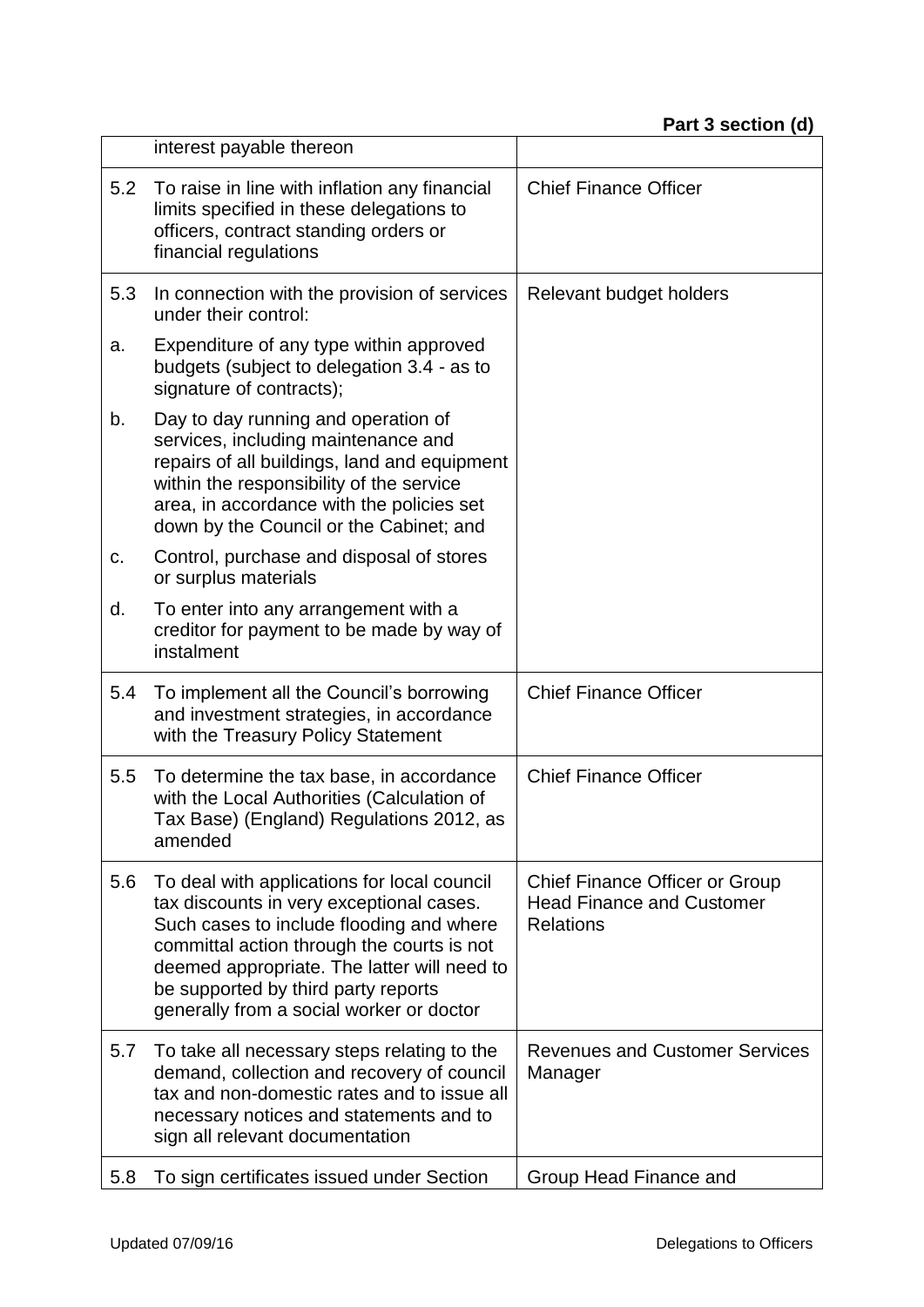|     | 116 of the Social Security Administration<br>Act 1992                                                                                                                                                                                                               | <b>Customer Relations</b>                                                                     |
|-----|---------------------------------------------------------------------------------------------------------------------------------------------------------------------------------------------------------------------------------------------------------------------|-----------------------------------------------------------------------------------------------|
| 5.9 | To exercise the Council's responsibilities<br>under Regulation 6 of the Accounts and<br>Audit (England) Regulations 2011, to<br>maintain an adequate and effective system<br>of internal audit of the accounting records<br>and control systems                     | <b>Chief Finance Officer</b>                                                                  |
|     | 5.10 To take decisions in applications under<br>section 44A of the Local Government<br>Finance Act 1988 and subsequent<br>regulations                                                                                                                               | <b>Chief Finance Officer or Group</b><br><b>Head Finance and Customer</b><br><b>Relations</b> |
|     | 5.11 To grant applications for mandatory rate<br>relief under in accordance with section 43<br>of the Local Government Finance Act 1988                                                                                                                             | <b>Chief Finance Officer or Group</b><br><b>Head Finance and Customer</b><br><b>Relations</b> |
|     | 5.12 To grant application for discretionary rate<br>relief for properties in accordance with<br>Council policies provided that element of<br>the relief recoverable from local taxpayers<br>does not exceed £9000 in any one case.                                  | Chief Finance Officer or Group<br><b>Head Finance and Customer</b><br><b>Relations</b>        |
|     | 5.13 To grant disabled relief under the Local<br>Government Finance Act 1992 and<br>subsequent regulations                                                                                                                                                          | <b>Chief Finance Officer or Group</b><br><b>Head Finance and Customer</b><br><b>Relations</b> |
|     | 5.14 To serve the Valuation Officer with notice<br>of objection to any proposals for alteration<br>of the valuation banding lists.                                                                                                                                  | <b>Chief Finance Officer or Group</b><br><b>Head Finance and Customer</b><br><b>Relations</b> |
|     | 5.15 To make proposals for the alteration of the<br>valuation list for the inclusion of particular<br>properties in the valuation list. To sign<br>valuation agreements and to serve on the<br>Valuation Officer proposals to alter the<br>council tax banding list | <b>Chief Finance Officer or Group</b><br><b>Head Finance and Customer</b><br><b>Relations</b> |
|     | 5.16 To pay sums due from the Council                                                                                                                                                                                                                               | <b>Chief Finance Officer</b>                                                                  |
|     | 5.17 To write off debts for non domestic rates<br>not exceeding £9000 and for Council tax<br>not exceeding £5000.                                                                                                                                                   | Group Head Finance and<br><b>Customer Relations</b>                                           |
|     | 5.18 To write off debts for Housing Benefits not<br>exceeding £5000                                                                                                                                                                                                 | Head of Housing and Independent<br>Living                                                     |
|     | 5.19 To write off debts not exceeding £5000                                                                                                                                                                                                                         | Group Head Finance and                                                                        |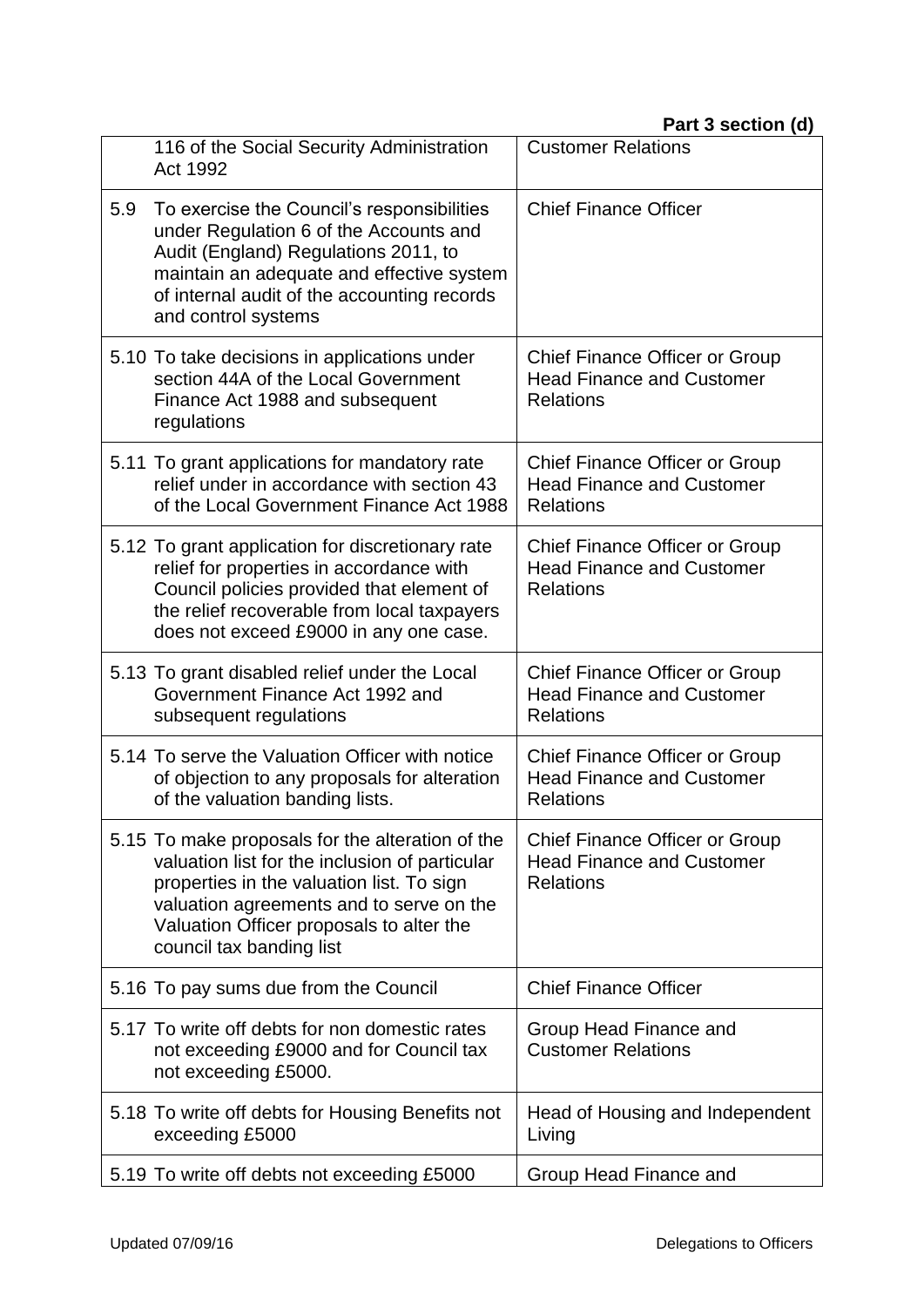|     | and to write off all debts without limit<br>where bankruptcy, liquidation proceedings,<br>administration or receiverships<br>proceedings have been instigated                                                                            | <b>Customer Relations</b>                                                                     |
|-----|------------------------------------------------------------------------------------------------------------------------------------------------------------------------------------------------------------------------------------------|-----------------------------------------------------------------------------------------------|
|     | 5.20 To fix interest rates for housing loans in<br>accordance with legislation and Council<br>policy                                                                                                                                     | <b>Chief Finance Officer</b>                                                                  |
|     | 5.21 To determine the local average interest<br>rates for local authority mortgages, in<br>accordance with section 438 and schedule<br>16 of the Housing Act 1985 and Council<br>policy                                                  | <b>Chief Finance Officer</b>                                                                  |
|     | 5.22 To provide all necessary insurance cover<br>and to settle insurance claims                                                                                                                                                          | <b>Chief Finance Officer</b>                                                                  |
|     | 5.23 To make determinations under sections<br>42,50, 56,60 and 63(1) of the Local<br>Government and Housing Act 1989                                                                                                                     | <b>Chief Finance Officer</b>                                                                  |
|     | 5.24 To serve completion notices for Council<br>Tax and Business Rate proposals                                                                                                                                                          | <b>Chief Finance Officer or Group</b><br><b>Head Finance and Customer</b><br><b>Relations</b> |
|     | 5.25 To set fees for Local Land Charges<br>services                                                                                                                                                                                      | <b>Chief Finance Officer</b>                                                                  |
|     | 5.26 Approval of grants from any funds<br>remaining from the Council's former local<br>lottery                                                                                                                                           | <b>Chief Finance Officer</b>                                                                  |
|     | 5.27 To make appropriate staged payments for<br>grants for development                                                                                                                                                                   | <b>Chief Finance Officer</b>                                                                  |
| 6   | <b>PERSONNEL MATTERS</b>                                                                                                                                                                                                                 |                                                                                               |
|     | <b>Column 1 - Function</b>                                                                                                                                                                                                               | <b>Column 2 - Authorised Officer</b>                                                          |
| 6.1 | To give approval to services to advertise<br>or to fill a staffing vacancy                                                                                                                                                               | <b>Chief Executive, Deputy Chief</b><br><b>Executive or Group Heads</b>                       |
| 6.2 | Within staffing budgets and overall<br>management structure to approve all<br>matters relating to the organisation,<br>appointment (other than appointments<br>above grade Group Head) and<br>management (including disciplinary action) | <b>Chief Executive, Deputy Chief</b><br><b>Executive or Group Heads</b>                       |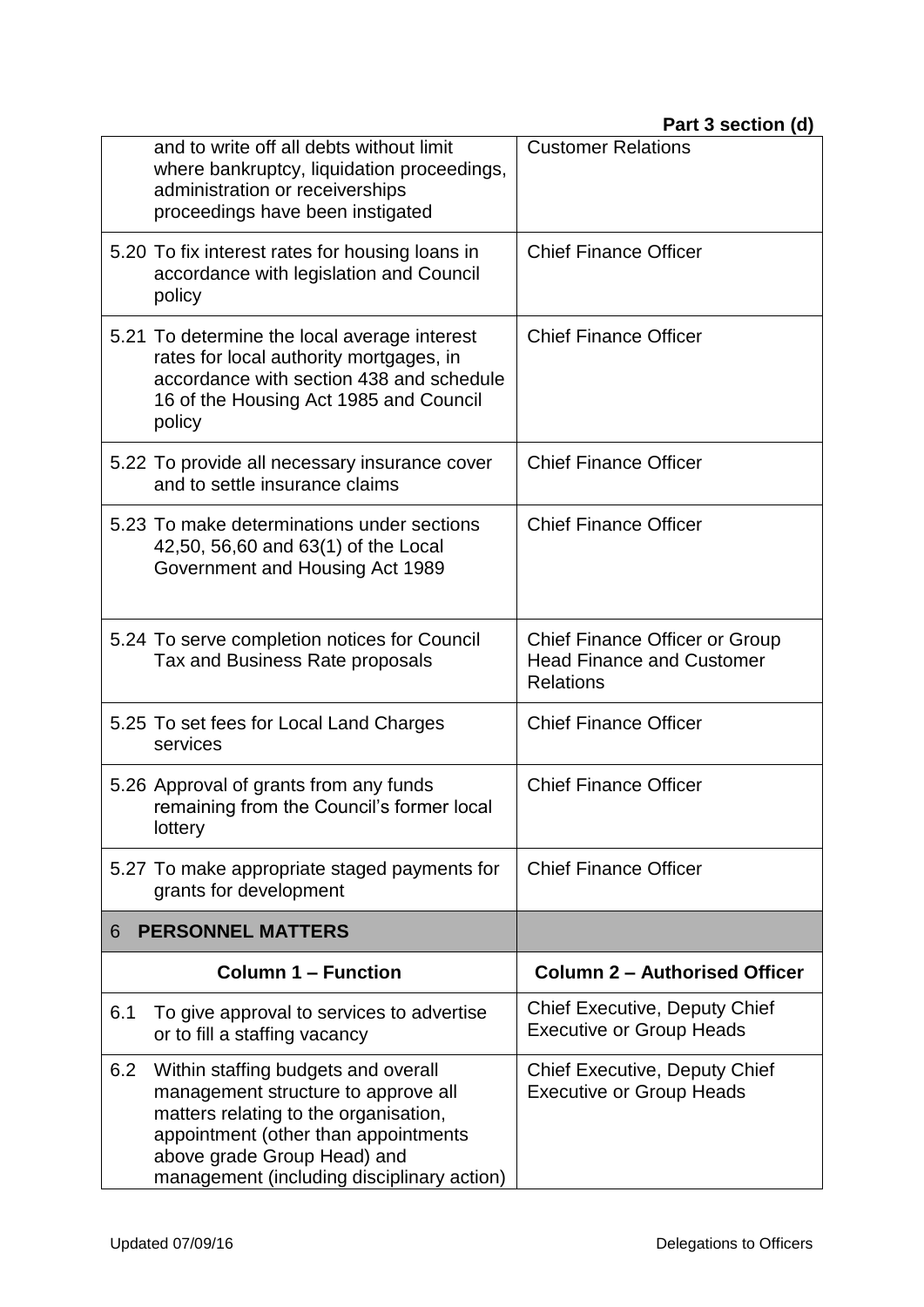|     | of staff in accordance with the Council's<br>staff policies and procedures                                                                                                                                             |                                                                                                                                      |
|-----|------------------------------------------------------------------------------------------------------------------------------------------------------------------------------------------------------------------------|--------------------------------------------------------------------------------------------------------------------------------------|
| 6.3 | To implement national awards affecting<br>wages, salaries and conditions of service                                                                                                                                    | <b>Chief Executive, Relevant Deputy</b><br><b>Chief Executive or Group Head</b><br>Neighbourhood Services for local<br>rate overtime |
| 6.4 | To administer the Council's car loan<br>scheme and car lease scheme                                                                                                                                                    | <b>Chief Finance Officer</b>                                                                                                         |
| 6.5 | To agree redundancy payments under the<br>Local Government (Early Termination of<br>Employment) (Discretionary<br>Compensation) (England and Wales)<br>Regulations 2006 in cases approved by<br><b>Management Team</b> | <b>Chief Executive in consultation</b><br>with the Leader of the Council                                                             |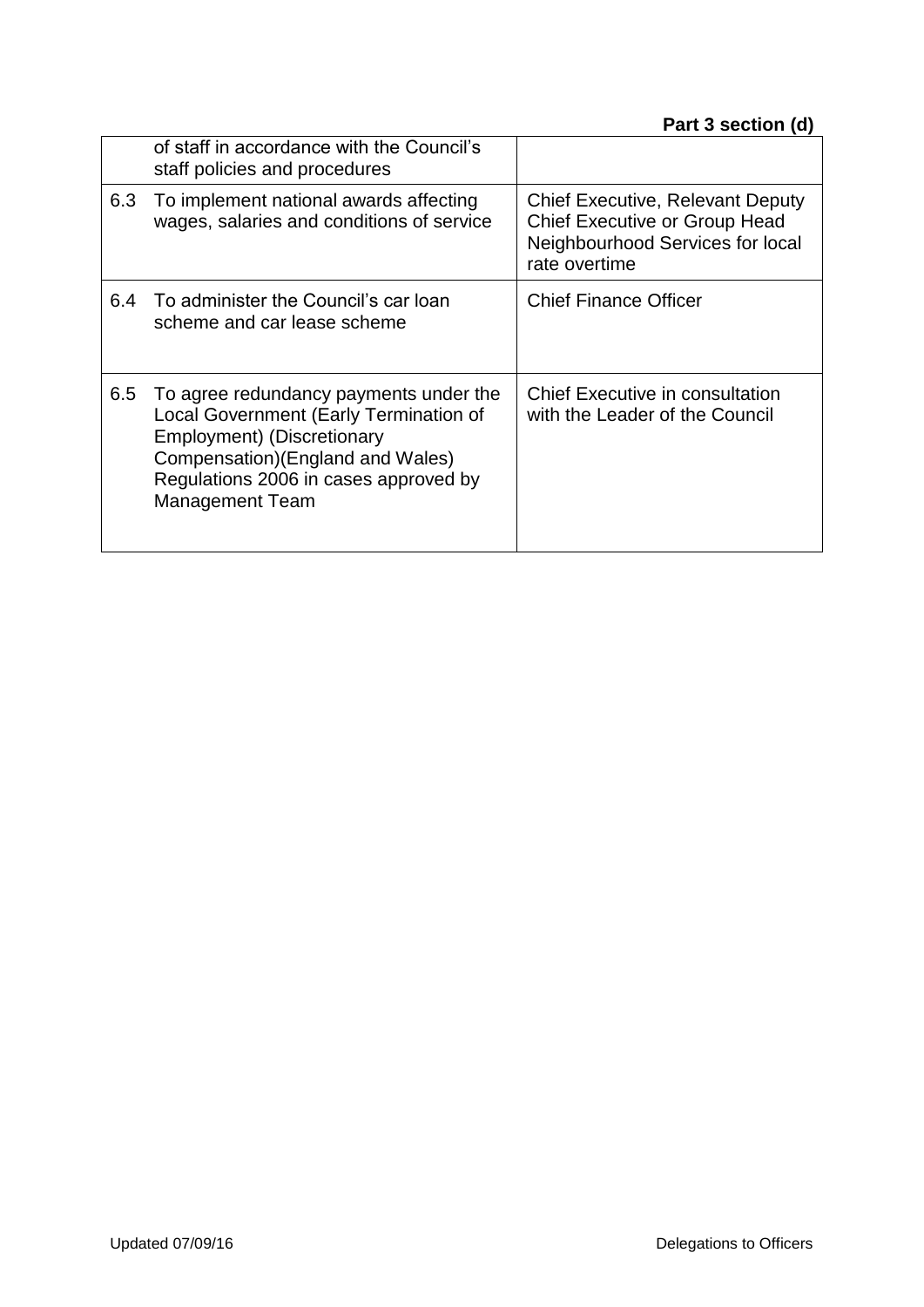| <b>7. ENVIRONMENTAL HEALTH</b><br><b>MATTERS</b> |            |                                                                                                                                                                                         |                                                                   |
|--------------------------------------------------|------------|-----------------------------------------------------------------------------------------------------------------------------------------------------------------------------------------|-------------------------------------------------------------------|
|                                                  |            | <b>Column 1 - Function</b>                                                                                                                                                              | <b>Column 2 - Authorised Officer</b>                              |
| 7.1                                              | functions: | To exercise the Council's functions in<br>respect of environmental health matters,<br>including, but not limited to the following                                                       | <b>Senior Environmental Health</b><br>Manager; or:                |
|                                                  |            | a. Statutory and Public Nuisances;                                                                                                                                                      | In relation to 7.1(i) the Group Head<br>of Neighbourhood Services |
|                                                  |            | b. Control of Noise;                                                                                                                                                                    | In relation to $7.1$ (j) the Building                             |
|                                                  |            | c. Light nuisance;                                                                                                                                                                      | <b>Control Manager</b>                                            |
|                                                  | d.         | Control of Air Pollution;                                                                                                                                                               |                                                                   |
|                                                  | e.         | <b>Contaminated Land;</b>                                                                                                                                                               |                                                                   |
|                                                  | f.         | Control of rats and mice;                                                                                                                                                               |                                                                   |
|                                                  | g.         | Insects;                                                                                                                                                                                |                                                                   |
|                                                  |            | h. Prevention of Damage by Pests;                                                                                                                                                       |                                                                   |
|                                                  | i.         | The provision, management and<br>control of Cemeteries, Mortuaries<br>and Crematoria and the discharge<br>of the Council's functions relating<br>to burials and cremation<br>generally; |                                                                   |
|                                                  | j.         | Safety of buildings;                                                                                                                                                                    |                                                                   |
|                                                  |            | k. Food, Drinking Water, Food<br>Hygiene and associated matters;                                                                                                                        |                                                                   |
|                                                  | L.         | Functions in connection with the<br>Welfare and Control of Animals;                                                                                                                     |                                                                   |
|                                                  |            | m. Control of Diseases, infectious<br>diseases and General Public<br>Health matters;                                                                                                    |                                                                   |
|                                                  |            | n. Filthy or verminous premises,<br>articles or persons;                                                                                                                                |                                                                   |
|                                                  |            | o. Accumulations;                                                                                                                                                                       |                                                                   |
|                                                  | p.         | Drains and private sewers and<br>any other environmental health<br>functions in relation to sewerage<br>or, water (by arrangement with<br>the service operators if<br>appropriate);     |                                                                   |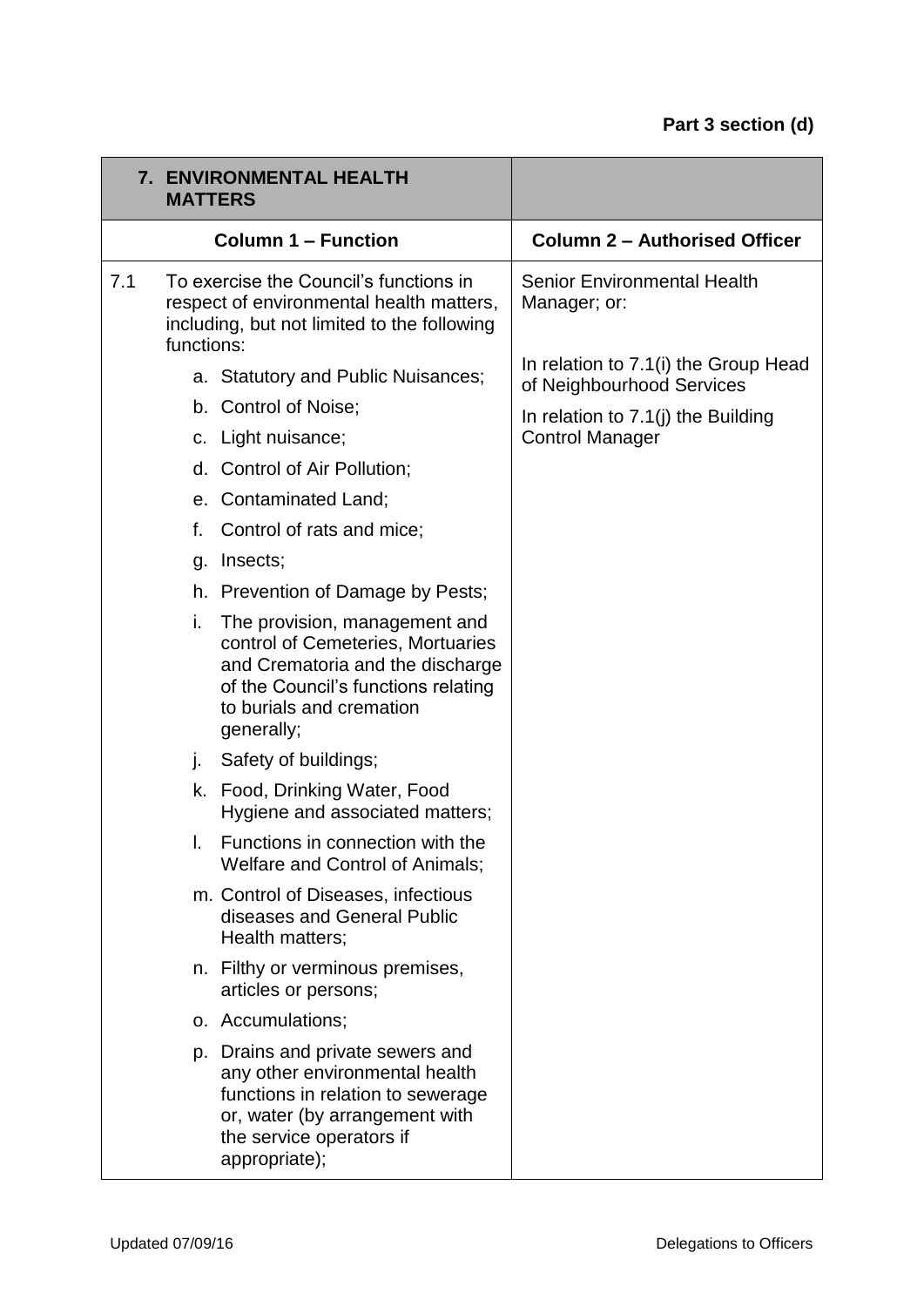|     | q. Health and Safety at Work;                                                                                                     |                                                                           |
|-----|-----------------------------------------------------------------------------------------------------------------------------------|---------------------------------------------------------------------------|
|     | Provisions relating to shops<br>r.<br>including Sunday trading;                                                                   |                                                                           |
|     | <b>Hazardous Substances:</b><br>S.                                                                                                |                                                                           |
|     | Slaughterhouses, Knackers Yards<br>t.<br>and Cutting Premises;                                                                    |                                                                           |
|     | u. Tattooing, acupuncture, body<br>piercing, semi-permanent skin<br>colouring and electrolysis                                    |                                                                           |
| 7.2 | To issue any notices, permits or<br>certificates in respect of environmental<br>health matters, including, but not limited<br>to: | Senior Environmental Health<br>Manager; or                                |
|     | a. Local Government (Miscellaneous<br>Provisions) Act 1976 Local Government<br>(Miscellaneous Provisions) Act 1982;               | In relation to $7.2$ (mm) and (nn) the<br><b>Building Control Manager</b> |
|     | b. Public Health Act 1936 ss. 45, 48, 49,<br>83, 84 and 275;                                                                      |                                                                           |
|     | c. Public Health Act 1961 ss. 17, 22 and<br>34;                                                                                   |                                                                           |
|     | d. Building Act 1984 ss. 59, 64, 66, 67, 70,<br>72, 76, 84 and 97;                                                                |                                                                           |
|     | e. Environmental Protection Act 1990 Parts<br>III and $IX$ ;                                                                      |                                                                           |
| f.  | Food Safety Act 1990;                                                                                                             |                                                                           |
| g.  | Prevention of Damage by Pests Act<br>1949 s.4                                                                                     |                                                                           |
| h.  | Health and Safety at Work etc. Act 1974;                                                                                          |                                                                           |
| i.  | Noise Act 1996;                                                                                                                   |                                                                           |
| j.  | Anti-Social Behaviour Act 2003;                                                                                                   |                                                                           |
| k.  | Clean Neighbourhoods and Environment<br>Act 2005;                                                                                 |                                                                           |
| I.  | Animal Welfare Act 2006;                                                                                                          |                                                                           |
|     | m. Health Act 2006;                                                                                                               |                                                                           |
| n.  | House to House Collections Act 1939;                                                                                              |                                                                           |
| 0.  | Pet Animals Act 1951;                                                                                                             |                                                                           |
| p.  | Riding Establishments Act 1964;                                                                                                   |                                                                           |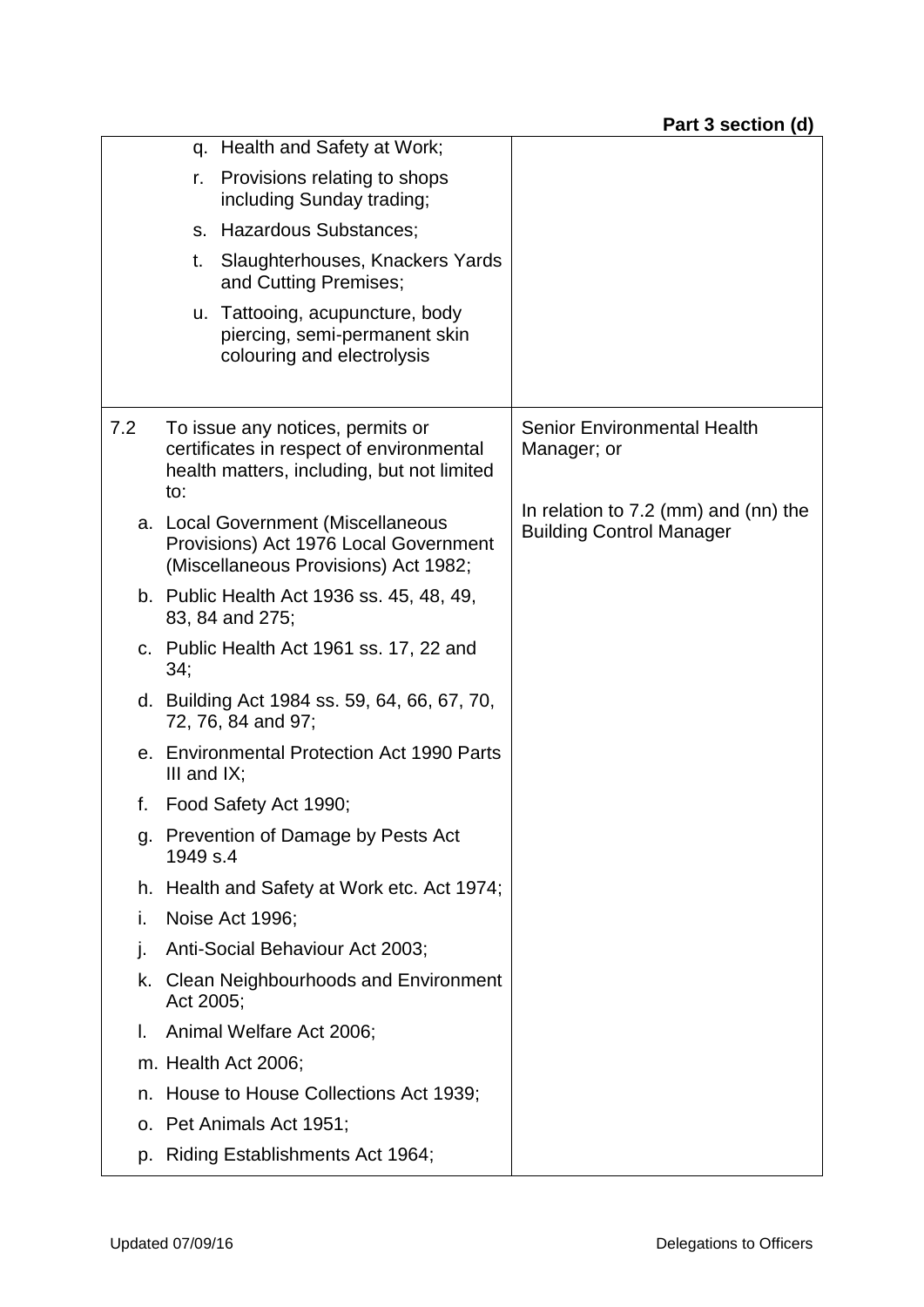| q. Riding Establishments Act 1970;                                                  |  |
|-------------------------------------------------------------------------------------|--|
| <b>Animal Boarding Establishments Act</b><br>r.<br>1963;                            |  |
| s. Breeding of Dogs Act 1973;                                                       |  |
| Breeding of Dogs Act 1991;<br>t.                                                    |  |
| Dangerous Wild Animals Act 1976;<br>u.                                              |  |
| v. Hypnotism Act 1952;                                                              |  |
| w. Smoke-free (Premises and<br>Enforcement) Regulations 2006;                       |  |
| x. Smoke-free (Signs) Regulations 2012                                              |  |
| y. Smoke-free (Exemptions and Vehicles)<br><b>Regulations 2007</b>                  |  |
| z. Smoke-free (Penalties and Discounted<br>Amounts) Regulations 2007;               |  |
| aa. Smoke-free (Vehicle Operators and<br>Penalty Notices) Regulations 2007;         |  |
| bb. Pollution Prevention and Control Act<br>1999;                                   |  |
| cc. Control of Pollution Act 1974;                                                  |  |
| dd. Public Health (Control of Disease) Act<br>1984;                                 |  |
| ee. Private Security Industry Act 2001;                                             |  |
| ff. Meat (Sterilisation and Staining)<br>Regulations 1982;                          |  |
| gg. Clean Air Act 1993;                                                             |  |
| hh. Land Compensation Act 1973 s.37;                                                |  |
| Sunday Trading Act 1994;<br>ii.                                                     |  |
| <b>Criminal Justice and Public Order Act</b><br>jj.<br>1994 ss.77 and 78;           |  |
| kk. Working Time Regulations 1998;                                                  |  |
| II. Building Regulations 2010;                                                      |  |
| <b>Building (Approved Inspectors</b><br>mm.<br>etc.) Regulations 2010;              |  |
| nn. Road Traffic (Vehicle Emissions) (Fixed<br>Penalty) (England) Regulations 2002; |  |
| oo. Land Drainage Act 1991;                                                         |  |
| pp. Scrap Metal Dealers Act 2013;                                                   |  |
|                                                                                     |  |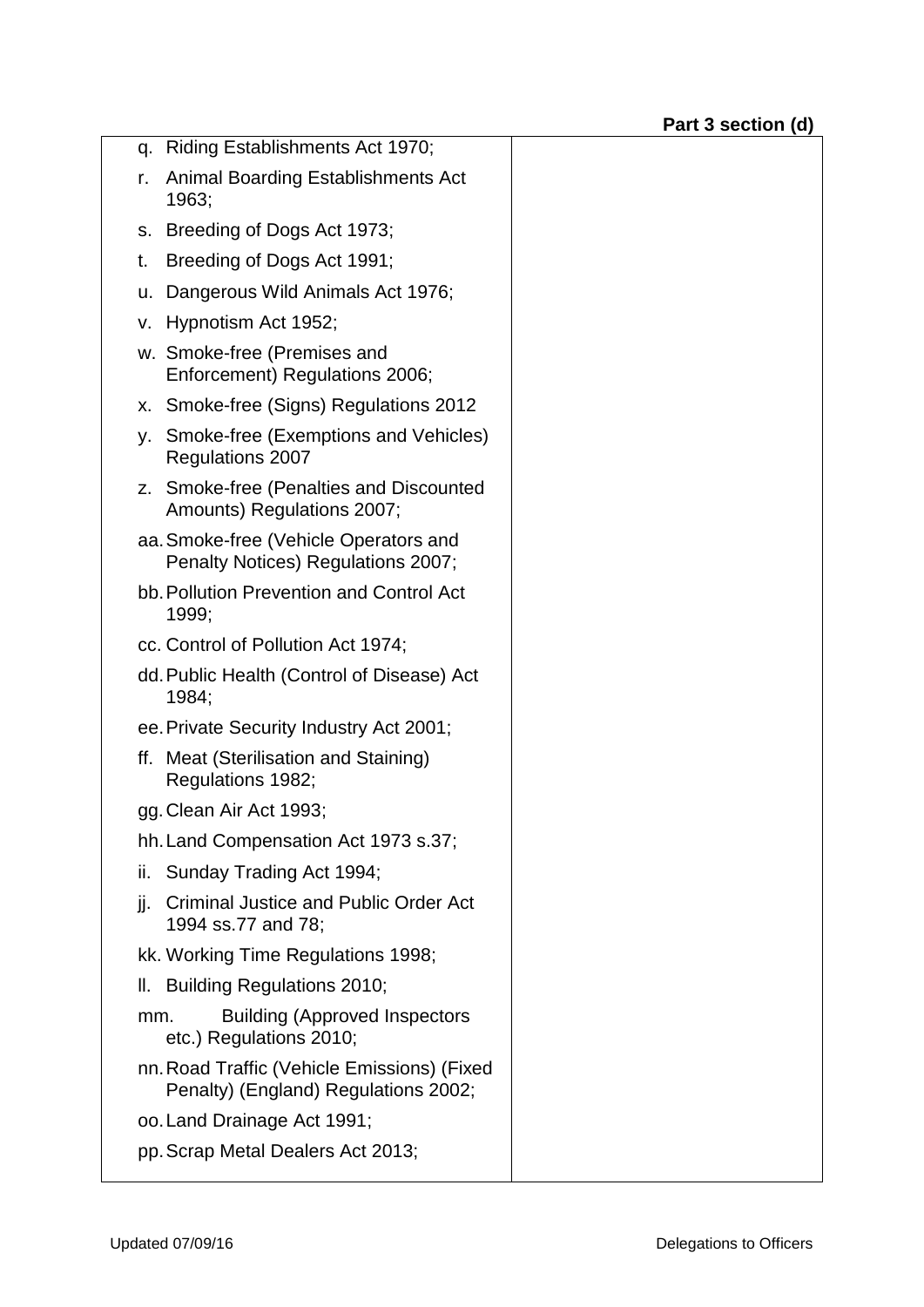|     | qq. Sunbeds (Regulation) Act 2010;                                                                                                                                                                                                                                                                  |                                                                                                                                                                                                                                                             |
|-----|-----------------------------------------------------------------------------------------------------------------------------------------------------------------------------------------------------------------------------------------------------------------------------------------------------|-------------------------------------------------------------------------------------------------------------------------------------------------------------------------------------------------------------------------------------------------------------|
|     | rr. Mobile Homes Act 2013;                                                                                                                                                                                                                                                                          |                                                                                                                                                                                                                                                             |
|     | ss. Water Industry Act 1991;                                                                                                                                                                                                                                                                        |                                                                                                                                                                                                                                                             |
|     | tt. Environmental Protection (Control on<br>Ozone-Depleting Substances)<br>Regulations 2011;                                                                                                                                                                                                        |                                                                                                                                                                                                                                                             |
|     | uu. Waste (England and Wales) Regulations<br>2011                                                                                                                                                                                                                                                   |                                                                                                                                                                                                                                                             |
|     | vv. Tattooing of Minors Act 1969                                                                                                                                                                                                                                                                    |                                                                                                                                                                                                                                                             |
| 7.3 | To exercise the Council's functions<br>under the Acts listed in 7.2 to this<br>Scheme of Delegations and any other<br>acts subsequently enacted.                                                                                                                                                    | <b>Senior Environmental Health</b><br>Manager                                                                                                                                                                                                               |
| 7.4 | Subject to the Terms of Reference of the<br>Licensing Committee to exercise all<br>functions relating to the Licensing Act<br>2003.                                                                                                                                                                 | Senior Environmental Health<br>Manager                                                                                                                                                                                                                      |
| 7.5 | Subject to the Terms of Reference of the<br>Licensing Committee to exercise all<br>functions relating to the Gambling Act<br>2005                                                                                                                                                                   | <b>Senior Environmental Health</b><br>Manager                                                                                                                                                                                                               |
| 7.6 | Under the Licensing Act 2003 and the<br>Gambling Act 2005 to make a decision<br>on whether a representation is irrelevant,<br>frivolous or vexatious                                                                                                                                                | <b>Head of Corporate Governance</b>                                                                                                                                                                                                                         |
| 7.7 | To exercise all powers of the Council<br>under sections 19-22 of the Criminal<br>Justice and Police Act 2001 concerning<br>closure of unlicensed premises                                                                                                                                           | <b>Senior Environmental Health</b><br>Manager (in consultation with the<br><b>Chair of Licensing Committee)</b>                                                                                                                                             |
| 7.8 | Authority under the Food Safety Acts,<br>EU Directives and any associated<br>Regulations to make application for<br><b>Emergency Prohibition Orders for</b><br>appropriate premises and to issue<br>certificates that the measures specified<br>by the Prohibition Orders have been<br>carried out. | <b>Senior Environmental Health</b><br>Manager or authorised officers<br>from the London Borough of<br>Hillingdon, in relation to<br><b>Emergency Control Regulations</b><br>governing imported foods within<br>the Borough's Remote Transit<br><b>Sheds</b> |
| 7.9 | To exercise the Council's powers under<br>the Food Safety and Hygiene (England)                                                                                                                                                                                                                     | All Environmental Health Staff<br>identified for this purpose by the                                                                                                                                                                                        |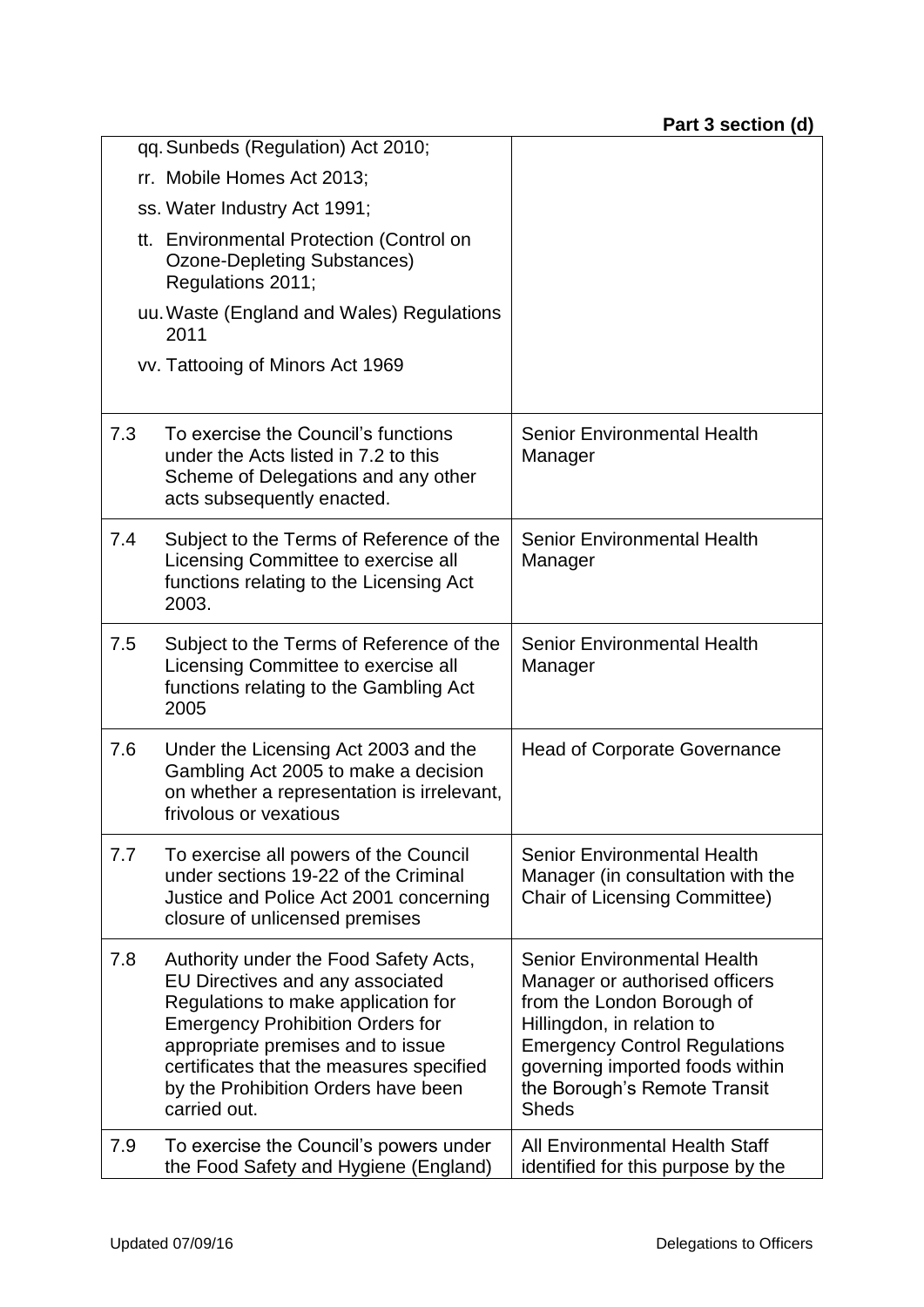|      | Regulations 2013 and relevant EU<br>Directives and any associated<br>regulations to serve/apply for (as<br>appropriate) hygiene improvement<br>notices, hygiene prohibition orders,<br>hygiene emergency prohibition notices<br>and orders, remedial action notices and<br>detention notices                                                | Senior Environmental Health<br>Manager or authorised officers<br>from the London Borough of<br>Hillingdon, in relation to<br><b>Emergency Control Regulations</b><br>governing imported foods within<br>the Borough's Remote Transit<br><b>Sheds</b> |
|------|---------------------------------------------------------------------------------------------------------------------------------------------------------------------------------------------------------------------------------------------------------------------------------------------------------------------------------------------|------------------------------------------------------------------------------------------------------------------------------------------------------------------------------------------------------------------------------------------------------|
| 7.10 | To exercise the Councils powers under<br>the Official Feed and Food Control<br>(England) Regulations 2009, including<br>(but not limited to) detention, destruction,<br>special treatment and the re-dispatch of<br>feed and food, the service of notices, the<br>procurement of samples of food and to<br>take other appropriate measures' | Senior Environmental Health<br>Manager or authorised officers<br>from the London Borough of<br>Hillingdon, in relation to<br><b>Emergency Control Regulations</b><br>governing imported foods within<br>the Borough's Remote Transit<br><b>Sheds</b> |
| 7.11 | Authority in relation to Waste Disposal to<br>pass on to commercial customers the full<br>increased costs of all future Landfill<br>Taxes imposed by Central Government.                                                                                                                                                                    | Senior Environmental Health<br>Manager, Group Head<br><b>Neighbourhood Services</b>                                                                                                                                                                  |
| 7.12 | To make minor changes to the Building<br>Control Charges Scheme No. 1.                                                                                                                                                                                                                                                                      | <b>Senior Environmental Health</b><br><b>Manager or Building Control</b><br>Manager                                                                                                                                                                  |

| 8. MARKETS |                                                                                                   |                                             |
|------------|---------------------------------------------------------------------------------------------------|---------------------------------------------|
|            | <b>Column 1 – Function</b>                                                                        | <b>Column 2 - Authorised Officer</b>        |
| 8.1        | To operate a market in Staines under the<br>terms of the Staines Town Hall and Market<br>Act 1872 | Group Head Neighbourhood<br><b>Services</b> |
|            | 8.2 To set and enforce regulations for any<br>markets within the Borough                          | Group Head Neighbourhood<br><b>Services</b> |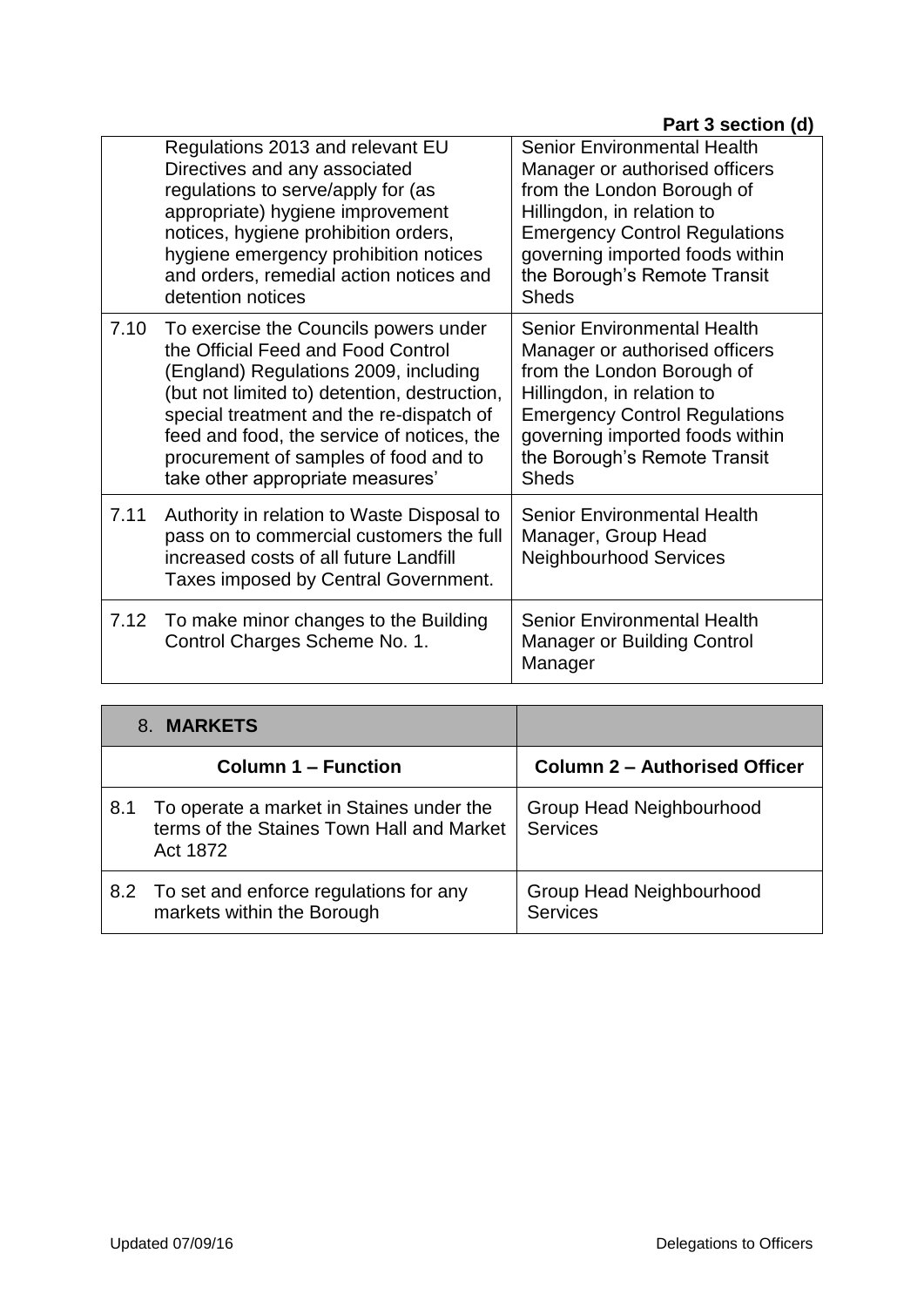|      | 9. FREEDOM OF INFORMATION,<br><b>ENVIRONMENTAL INFORMATION</b><br><b>REGULATIONS AND DATA</b><br><b>PROTECTION</b>                                                                                                                                      |                                                                                   |
|------|---------------------------------------------------------------------------------------------------------------------------------------------------------------------------------------------------------------------------------------------------------|-----------------------------------------------------------------------------------|
|      | <b>Column 1 - Function</b>                                                                                                                                                                                                                              | <b>Column 2 - Authorised Officer</b>                                              |
| 9.1  | To add documents to the Council's<br>publication scheme                                                                                                                                                                                                 | Freedom of Information Officer                                                    |
| 9.2  | To determine whether a request under the<br>above acts are repeated or vexatious                                                                                                                                                                        | Freedom of Information Officer                                                    |
| 9.3  | To determine whether any exemptions<br>apply under the above Acts and<br>Regulations                                                                                                                                                                    | Freedom of Information Officer                                                    |
| 9.4  | To review decisions made to place items<br>in Part II of agendas and to authorise the<br>disclosure of such items where the<br>reasons for confidentiality no longer apply<br>or where it would be in the public interest<br>to disclose of such items. | Head of Corporate Governance in<br>consultation with the Leader of the<br>Council |
|      | <b>10. HOUSING AND COMMUNITY CARE</b><br><b>MATTERS</b>                                                                                                                                                                                                 |                                                                                   |
|      | <b>Column 1 - Function</b>                                                                                                                                                                                                                              | <b>Column 2 - Authorised Officer</b>                                              |
|      | 10.1 To approve mandatory/discretionary<br>grants under the Housing Grants,<br>Construction and Regeneration Act 1996<br>in accordance with the policies approved<br>from time to time by the Council.                                                  | <b>Senior Environmental Health</b><br>Manager                                     |
|      | 10.2 To exercise the powers and the functions<br>of the Council under the Housing Grants<br>and Regeneration Act 1996 and any<br>regulations made thereunder.                                                                                           | <b>Senior Environmental Health</b><br>Manager                                     |
|      | 10.3 Authority to require repayment of<br>mandatory/discretionary grants in<br>accordance with Government guidelines<br>and within the timescales laid down in the<br>Council's approved policies.                                                      | Senior Environmental Health<br>Manager                                            |
| 10.4 | Under the Local Government and<br>Housing Act 1989 repayment of grant<br>provisions, authority to waive the                                                                                                                                             | <b>Senior Environmental Health</b><br>Manager                                     |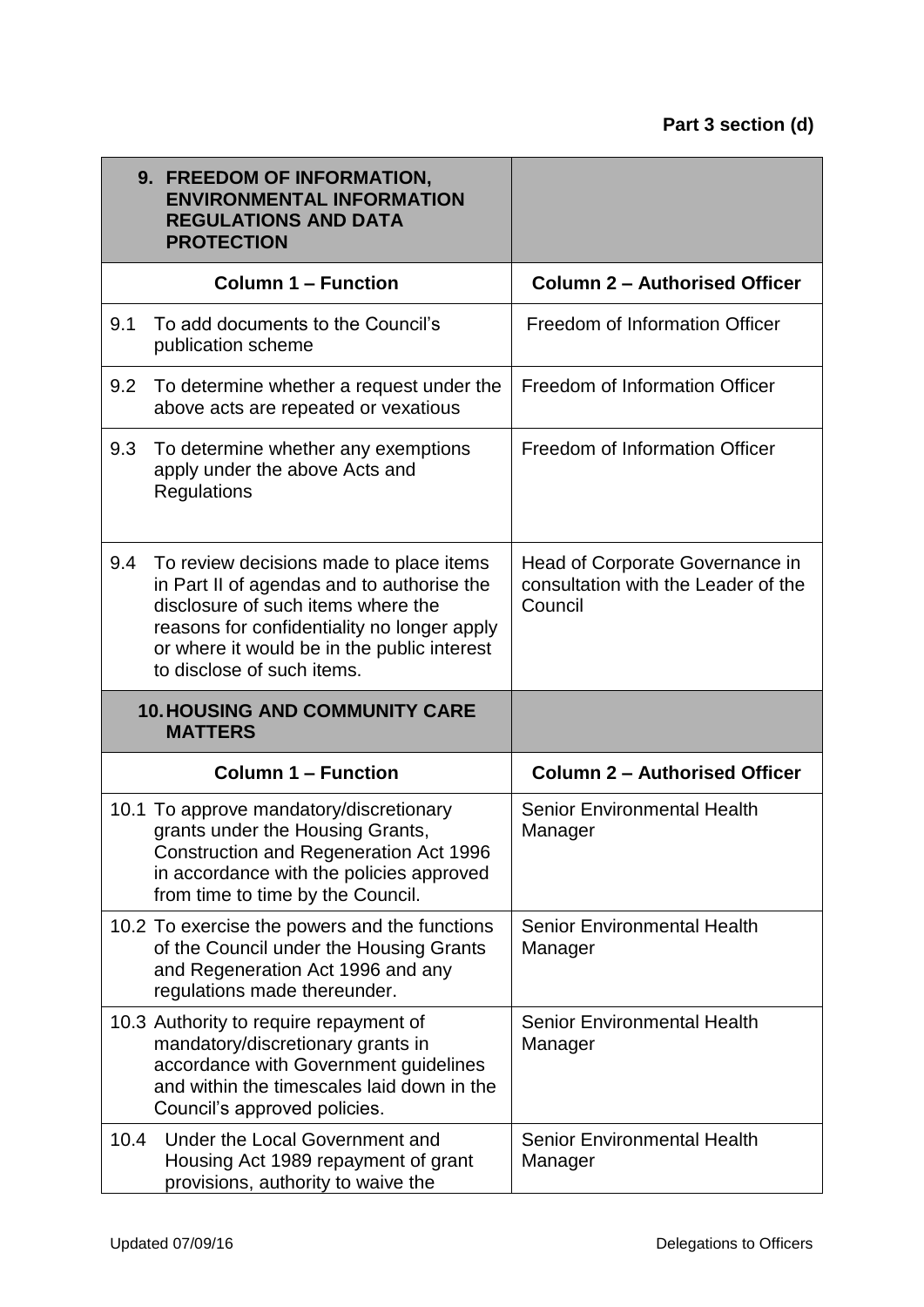|      | requirement to repay grant in any case<br>where the owner disposes of their<br>property, in order to go to live in<br>sheltered housing or a residential care<br>home, as his/her only or main residence.                                                                                   |                                               |
|------|---------------------------------------------------------------------------------------------------------------------------------------------------------------------------------------------------------------------------------------------------------------------------------------------|-----------------------------------------------|
| 10.5 | Pursuant to the Housing Acts and all<br>relevant Orders and Regulations<br>thereunder:-                                                                                                                                                                                                     | <b>Senior Environmental Health</b><br>Manager |
| a.   | to serve notices requiring the<br>abatement of overcrowding;                                                                                                                                                                                                                                |                                               |
| b.   | to serve notices requiring the<br>demolition of houses, subject to<br>Demolition Orders, carry out demolition<br>in default and recover the cost;                                                                                                                                           |                                               |
| c.   | to revoke Closing or Demolition<br>Orders on the satisfactory completion of<br>works to render the house fit for<br>habitation;                                                                                                                                                             |                                               |
| d.   | to serve statutory notices requiring<br>the execution of repairs, carry out work<br>in default and recover the costs;                                                                                                                                                                       |                                               |
| е.   | to exercise the Council's powers<br>under the Housing Act 2004 for the issue<br>of/application for (as appropriate)<br><b>Improvement Notices, Prohibition</b><br>Orders, Hazard Awareness Notices,<br><b>Emergency Remedial Action Notice,</b><br><b>Emergency Prohibition Orders; and</b> |                                               |
|      | in respect of houses in multiple occupation, to:                                                                                                                                                                                                                                            |                                               |
| i.   | make orders applying management<br>regulations;                                                                                                                                                                                                                                             |                                               |
| ii.  | serve notices requiring compliance<br>with management regulations, the<br>execution of works, including the<br>provision of facilities and fire<br>escapes;                                                                                                                                 |                                               |
| iii. | make directions to prevent or reduce<br>overcrowding;                                                                                                                                                                                                                                       |                                               |
| iv.  | carry out works in default of<br>compliance with $(e)(i)$ , $(ii)$ and $(iii)$<br>above and to recover the costs.                                                                                                                                                                           |                                               |
| v.   | To determine and issue licences<br>under the Housing Act 2004                                                                                                                                                                                                                               |                                               |
| 10.6 | To discharge the duties or exercise the<br>powers of the Council under the Housing<br>Act 1996 Parts VI and VII with regard to                                                                                                                                                              | <b>Group Head Community Wellbeing</b>         |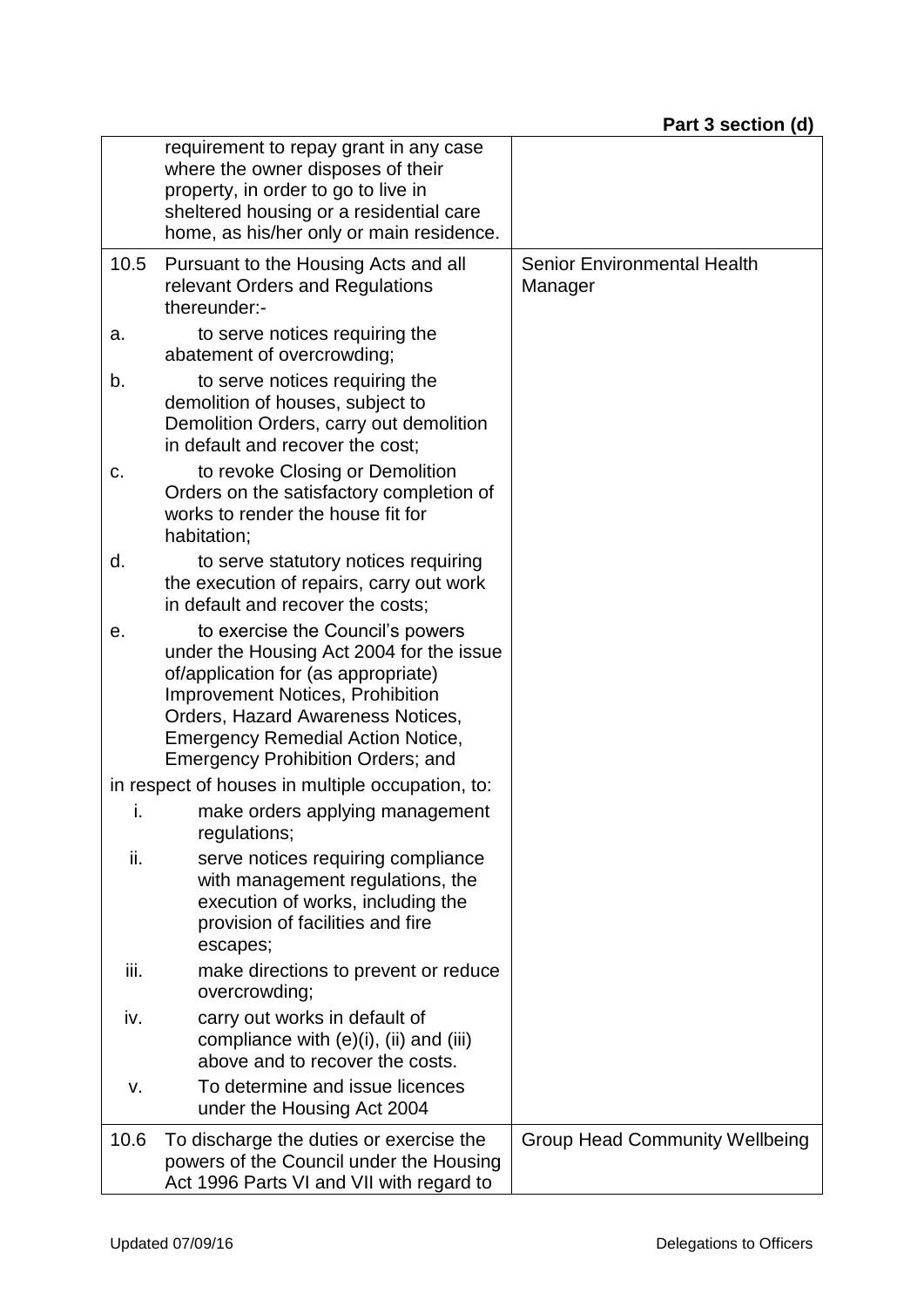|      | the allocation of housing<br>accommodation, operation of the<br>housing register, provision of housing<br>advice, and matters relating to<br>homelessness and the arrangement of<br>accommodation for households where<br>necessary under the legislation. |                                                                               |
|------|------------------------------------------------------------------------------------------------------------------------------------------------------------------------------------------------------------------------------------------------------------|-------------------------------------------------------------------------------|
| 10.7 | The placing of homeless persons in bed<br>and breakfast or other temporary<br>accommodation and the fixing, collection<br>and recovering of contributions therefore                                                                                        | <b>Group Head Community Wellbeing</b>                                         |
| 10.8 | To make nominations to housing<br>association accommodation of<br>applicants on the Housing Register, in<br>accordance with the Council's bands<br>scheme.                                                                                                 | <b>Group Head Community Wellbeing</b>                                         |
| 10.9 | To make nomination to housing<br>association accommodation outside the<br>bands scheme to applicants considered<br>as special cases.                                                                                                                       | <b>Group Head Community Wellbeing</b>                                         |
|      | 10.10 To make nominations to housing<br>association accommodation of persons<br>nominated by other local<br>authorities/housing associations under<br>any mobility scheme in which the<br>Council agrees to participate.                                   | <b>Group Head Community Wellbeing</b>                                         |
|      | 10.11 To agree terms for the lease from private<br>landlords of premises to be used for the<br>provision of temporary accommodation<br>for the homeless                                                                                                    | <b>Group Head Community Wellbeing</b>                                         |
|      | 10.12 Administration of the Spelthorne<br>Personal Alarm Network Scheme<br>("SPAN") and the negotiation of service<br>charges with other public bodies.                                                                                                    | <b>Deputy Chief Executive</b><br>responsible for Community<br><b>Services</b> |
|      | 10.13 To take any necessary action to deal<br>with illegal encampments on Council<br>owned land and on privately owned land,<br>with the owner's permission.                                                                                               | <b>Head of Corporate Governance</b>                                           |
|      | 10.14 To exercise the Council's power and<br>functions in relation to determination and<br>payment of Housing Benefit, rent<br>allowances and Council Tax benefit and<br>recovery of housing benefit                                                       | <b>Group Head Community Wellbeing</b>                                         |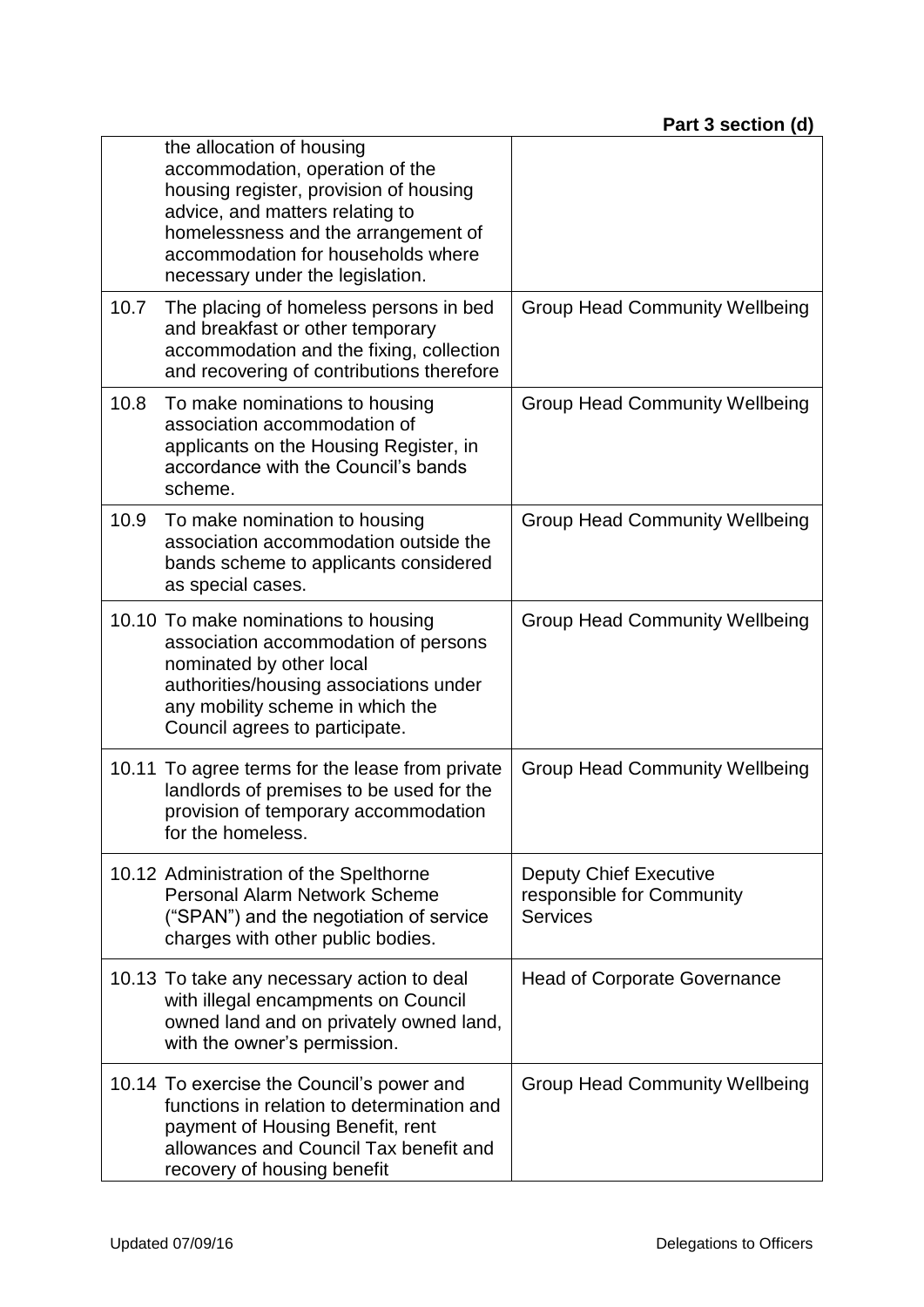|      | overpayments in accordance with the<br>regulations.                                                                                                                                 |                                                                                |
|------|-------------------------------------------------------------------------------------------------------------------------------------------------------------------------------------|--------------------------------------------------------------------------------|
|      | 10.15 The carrying out of such duties<br>necessary for the prosecution,<br>administrative penalties and formal<br>cautioning in cases where housing<br>benefit fraud is detected.   | <b>Group Head Community Wellbeing</b>                                          |
|      | 10.16 The initial decision to decide<br><b>Discretionary Housing Payments</b>                                                                                                       | <b>Principal Housing Benefit Officer</b>                                       |
|      | 10.17 Review of a Discretionary Housing<br>Payments decision                                                                                                                        | <b>Group Head Community Wellbeing</b>                                          |
|      | 10.18 The requisition of the supply of water,<br>gas, electricity, telephones and other<br>services necessary for properties<br>provided or to be provided for housing<br>purposes. | Deputy Chief Executive with<br>responsibility for Community<br><b>Services</b> |
|      | 10.19 To exercise the Council's powers and<br>functions in relation to Community Care<br>and related issues.                                                                        | <b>Deputy Chief Executive</b><br>responsible for Community<br><b>Services</b>  |
|      | 10.20 To undertake day to day management of<br>Day/Community Centres and the Meals<br>on Wheels Service.                                                                            | <b>Group Head Community Wellbeing</b>                                          |
|      | <b>11. LEISURE AND ASSOCIATED</b><br><b>MATTERS</b>                                                                                                                                 |                                                                                |
|      |                                                                                                                                                                                     |                                                                                |
|      | <b>Column 1 - Function</b>                                                                                                                                                          | <b>Column 2 - Authorised Officer</b>                                           |
| 11.1 | The management and letting of all<br>sports, recreational and community<br>facilities provided by the Council,<br>including:-                                                       | Group Heads Neighbourhood<br><b>Services and Community</b><br>Wellbeing        |
| a.   | the fixing of charges for special<br>events not covered by the annual review<br>of fees and charges;                                                                                |                                                                                |
| b.   | Negotiation of variations in charges<br>for use of sports, recreational and<br>community facilities within established<br>policy;                                                   |                                                                                |
| c.   | The power to waive fees and<br>charges; and                                                                                                                                         |                                                                                |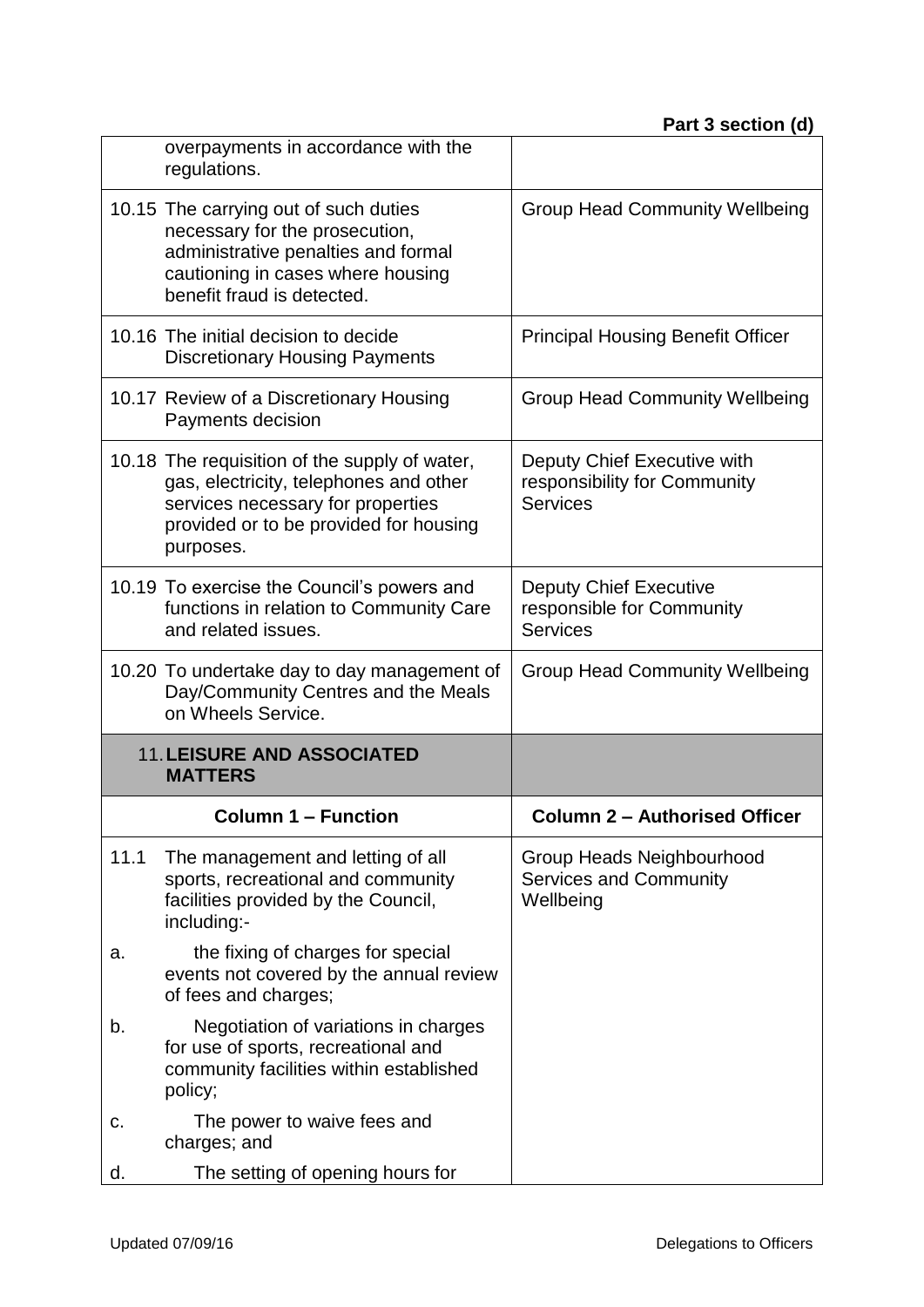|      | facilities and the duration of sports<br>seasons.                                                                                                                                                                                                                   |                                                                                       |
|------|---------------------------------------------------------------------------------------------------------------------------------------------------------------------------------------------------------------------------------------------------------------------|---------------------------------------------------------------------------------------|
| 11.2 | The promotion of musical, artistic,<br>cultural, sporting and community<br>activities, including negotiation of<br>sponsorship arrangements.                                                                                                                        | <b>Group Head Community Wellbeing</b>                                                 |
| 11.3 | The management of allotments,<br>including entering into management<br>agreements for sites, lettings, mal-<br>cultivation notices, notices to quit and<br>decisions on applications for permission<br>to erect structures by tenants or<br>allotment associations. | Group Head Neighbourhood<br><b>Services</b>                                           |
| 11.4 | The management of cemeteries,<br>including the allocation, re-allocation and<br>grant of grave spaces, including the<br>repurchase of grave spaces and other<br>associated matters.                                                                                 | Group Head Neighbourhood<br><b>Services</b>                                           |
| 11.5 | The administration of Leisure<br>Development Grants to be made to<br>Voluntary Organisations, in accordance<br>with the policy guidelines approved from                                                                                                             | <b>Group Head Community Wellbeing</b>                                                 |
|      | time to time by the Cabinet.                                                                                                                                                                                                                                        |                                                                                       |
|      | <b>12. ENVIRONMENT AND PUBLIC</b><br><b>AMENITIES MATTERS</b>                                                                                                                                                                                                       |                                                                                       |
|      | <b>Column 1 – Function</b>                                                                                                                                                                                                                                          | <b>Column 2 - Authorised Officer</b>                                                  |
| 12.1 | To determine applications made in<br>respect of land under the control of the<br>Council for the following:-                                                                                                                                                        | <b>Senior Environmental Health</b><br>manager or Group Head<br>Neighbourhood Services |
|      | Placing of structures.<br>a.                                                                                                                                                                                                                                        |                                                                                       |
|      | Erection of directional signs.<br>b.                                                                                                                                                                                                                                |                                                                                       |
|      | Erection of banners.<br>C.                                                                                                                                                                                                                                          |                                                                                       |
|      | Street trading consent under Section<br>d.<br>3 and Schedule 4 of the Local<br>Government (Miscellaneous<br>Provisions) Act, 1982.                                                                                                                                  |                                                                                       |
|      | Fun runs, marathons, filming and<br>е.<br>other similar activities.                                                                                                                                                                                                 |                                                                                       |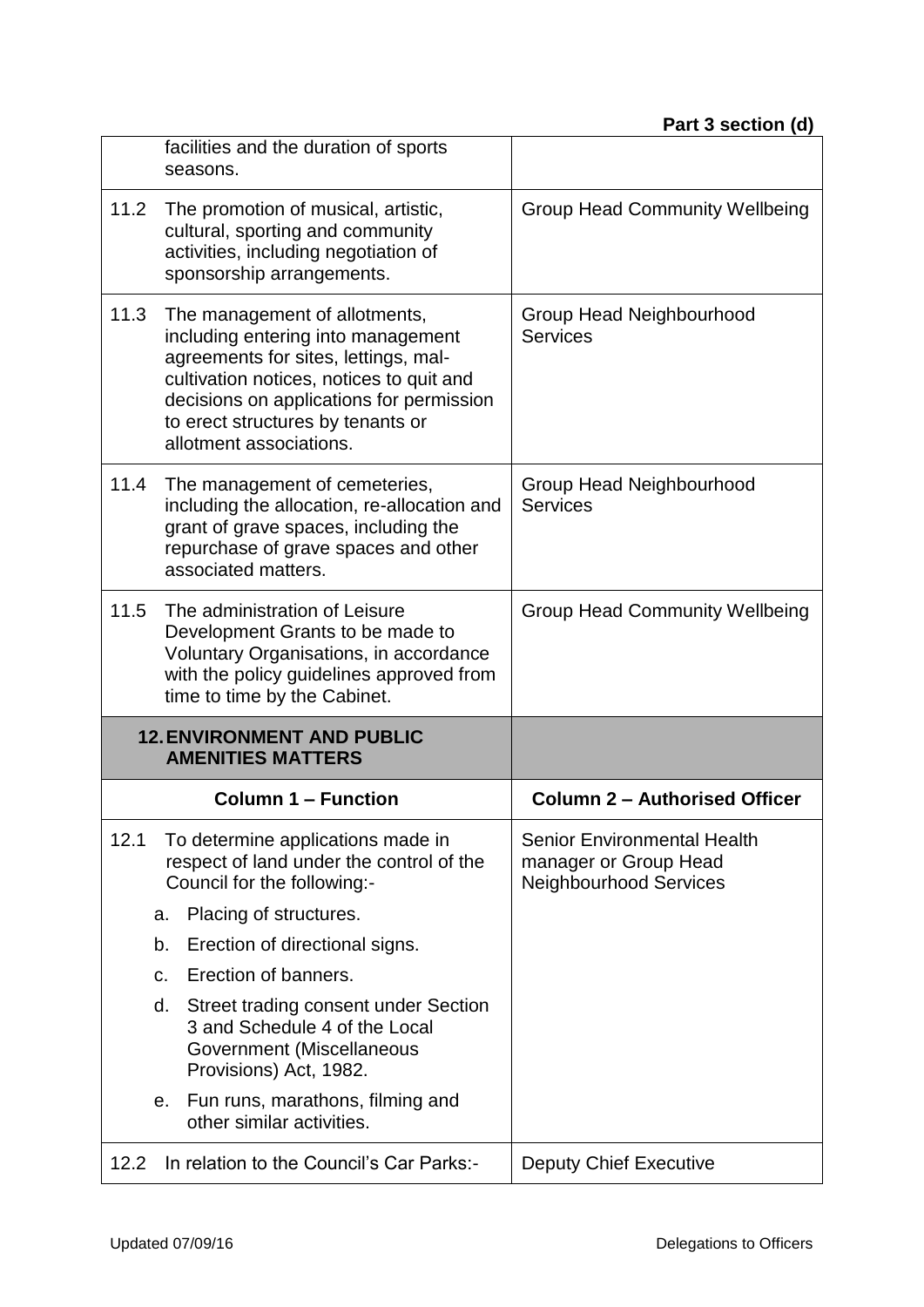|      | a.       | to authorise proceedings in respect<br>of offences against any car park<br>regulations; and                                                                               |                                                                                                         |
|------|----------|---------------------------------------------------------------------------------------------------------------------------------------------------------------------------|---------------------------------------------------------------------------------------------------------|
|      | b.       | to determine applications by outside<br>bodies or persons for use of the car<br>parks, subject to any consent not<br>prejudicing the normal use of the car<br>park.       |                                                                                                         |
| 12.3 |          | To authorise and determine payment of<br>an appropriate commuted sum when<br>taking over private lighting schemes<br>under Section 161 of the Public Health<br>Act 1875.  | <b>Relevant Deputy Chief Executive</b>                                                                  |
| 12.4 |          | The siting of bus shelters, bus stops,<br>seats and other street furniture.                                                                                               | <b>Relevant Deputy Chief Executive</b>                                                                  |
| 12.5 |          | The numbering and renumbering of<br>premises in streets.                                                                                                                  | Deputy Chief Executive with<br>responsibility for Environmental<br><b>Health &amp; Building Control</b> |
| 12.6 |          | All necessary steps in connection with<br>the removal and disposal of abandoned<br>vehicles under the Refuse Disposal<br>(Amenity) Act 1978.                              | Group Head Neighbourhood<br><b>Services</b>                                                             |
| 12.7 |          | To make representations to Surrey<br>County Council regarding the provision<br>of tendered bus services under the<br>Transport Act, 1985.                                 | <b>Relevant Deputy Chief Executive</b>                                                                  |
| 12.8 |          | To administer any Concessionary Fares<br>Scheme adopted by the Council and to<br>control and issue permits hereunder.                                                     | <b>Chief Finance Officer</b>                                                                            |
| 12.9 |          | To exercise the Council's powers under<br>the following provisions of the Local<br>Government (Miscellaneous Provisions)<br>Act, 1976:-                                   | Deputy Chief Executive with<br>responsibility for Environmental<br><b>Health &amp; Building Control</b> |
|      | a.<br>b. | Section 23 (in relation to dangerous<br>trees);<br>Section 25 (in relation to dangerous<br>excavations).                                                                  |                                                                                                         |
|      |          | 12.10 To institute proceedings in the County<br>Court or High Court to gain possession<br>of highway land occupied by caravans,<br>tents or other residential structures. | <b>Head of Corporate Governance</b>                                                                     |
|      |          | 12.11 To make objections on amenity grounds<br>to applications submitted to the Traffic                                                                                   | <b>Relevant Deputy Chief Executive</b><br>or Group Head Neighbourhood                                   |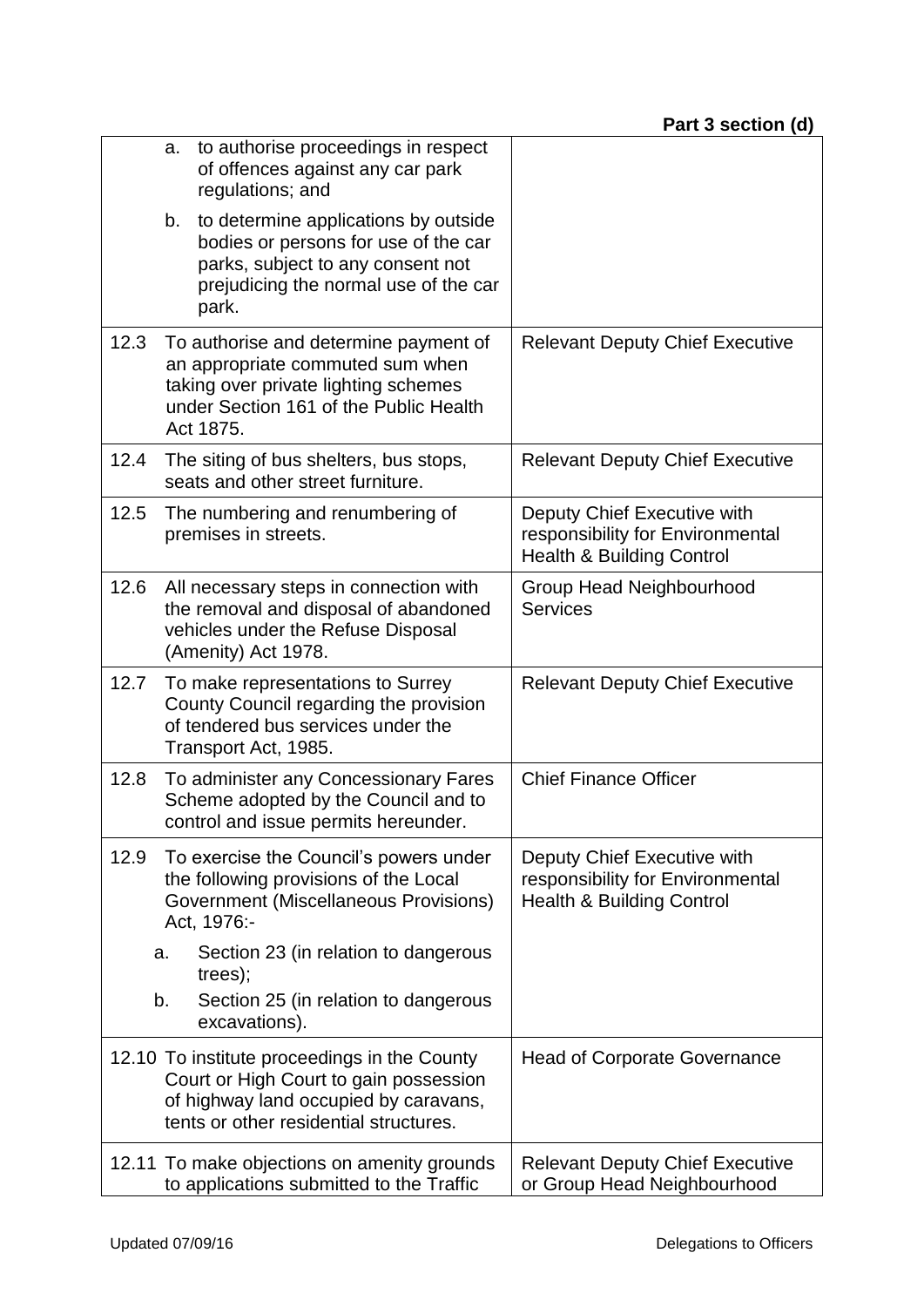|      | <b>Commissioners for Goods Vehicle</b><br>Operators Licences.                                                                                                                          | <b>Services</b>                                                                                                  |
|------|----------------------------------------------------------------------------------------------------------------------------------------------------------------------------------------|------------------------------------------------------------------------------------------------------------------|
|      | 12.12 To issue Private Hire Vehicle and<br>Hackney Carriage licences where<br>applicants comply with the criteria<br>agreed from time to time by the Council<br>or relevant Committee. | <b>Senior Environmental Health</b><br>Manager                                                                    |
|      | 12.13 To suspend Hackney Carriage and<br>Private Hire Licences in accordance with<br>the Council's adopted procedure.                                                                  | <b>Senior Environmental Health</b><br>Manager in consultation with the<br><b>Chairman of Licensing Committee</b> |
|      | 12.14 To administer the hackney carriage and<br>private hire licensing Penalty Points<br>Scheme and issue penalty points in<br>accordance with the Scheme                              | <b>Senior Environmental Health</b><br>Manager                                                                    |
|      | 12.15 To determine appeals against penalty<br>points under the Council's Penalty<br><b>Points Scheme</b>                                                                               | <b>Senior Environmental Health</b><br>Manager in conjunction with the<br><b>Deputy Chief Executive</b>           |
|      | 12.16 To exercise the Council's powers under<br>clause 21 of the Town Police Clauses<br>Act 1847                                                                                       | <b>Deputy Chief Executive</b>                                                                                    |
|      | 12.17 To arrange for the discharge of the<br>Council's statutory functions relating to<br>burials and cremations                                                                       | <b>Senior Environmental Health</b><br>Manager or Group Head<br><b>Neighbourhood Services</b>                     |
|      | 12.18 To exercise the Council's functions in<br>respect of investigations and<br>enforcement under the Clean<br>Neighbourhoods and Environment Act<br>2005 (CNEA 2005)                 | Joint Enforcement Team and<br><b>Senior Environmental Health</b><br>Manager                                      |
|      | 12.19 To exercise the Council's functions and<br>to serve Notices under the Anti-Social<br>Behaviour Act 2014.                                                                         | <b>Deputy Chief Executive</b>                                                                                    |
|      | <b>13.BYELAWS</b>                                                                                                                                                                      |                                                                                                                  |
|      | <b>Column 1 – Function</b>                                                                                                                                                             | <b>Column 2 - Authorised Officer</b>                                                                             |
| 13.1 | To grant authority in writing to any<br>named person (not being a council<br>officer or police constable) to enforce the<br>Byelaws made by the Council                                | <b>Chief Executive</b>                                                                                           |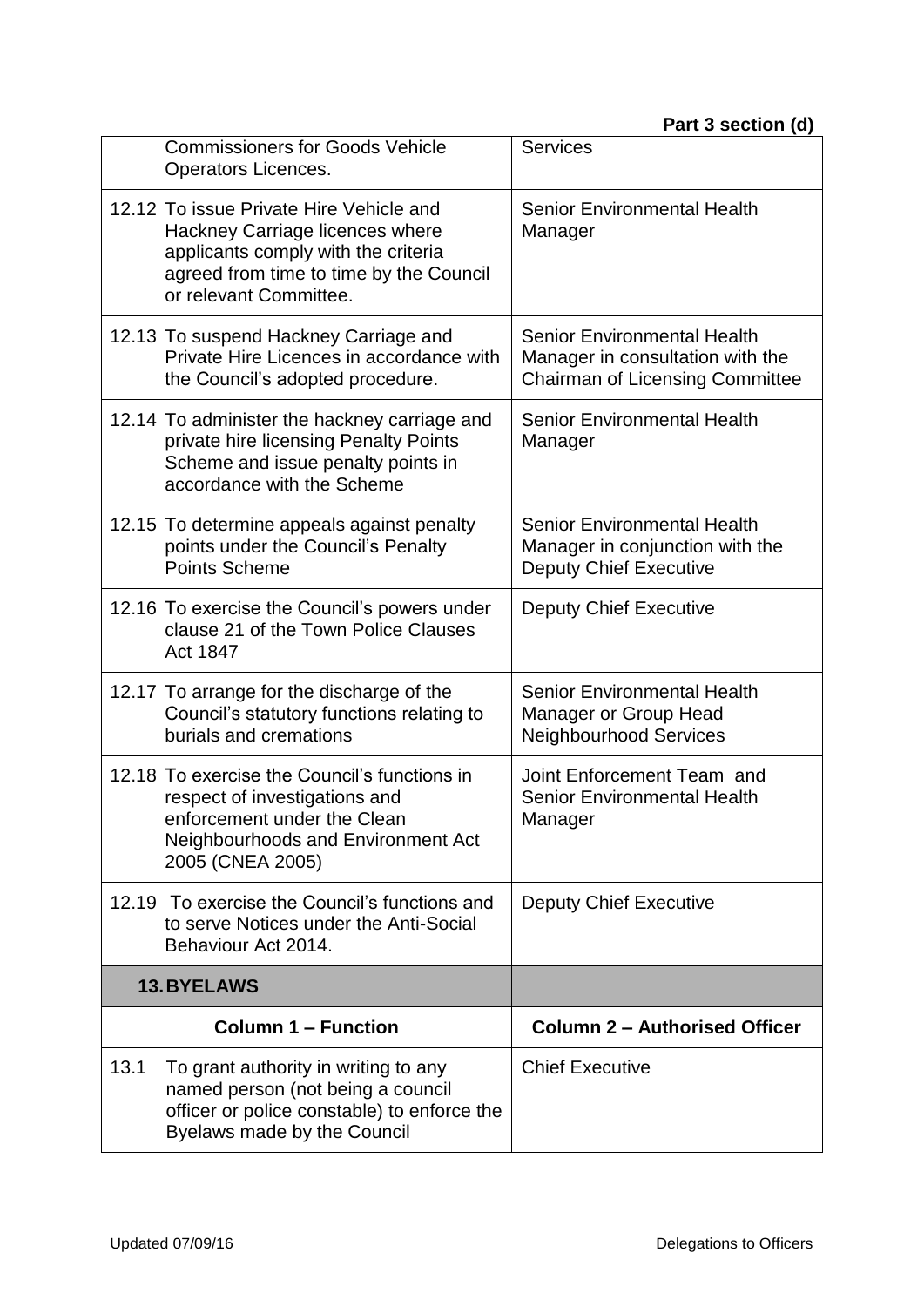|      | <b>14. PLANNING AND DEVELOPMENT</b><br><b>MANAGEMENT</b>                                                                                                                                                                                                                                                                                                                     |                                                               |
|------|------------------------------------------------------------------------------------------------------------------------------------------------------------------------------------------------------------------------------------------------------------------------------------------------------------------------------------------------------------------------------|---------------------------------------------------------------|
| 14.1 | Subject to the Terms of Reference of the<br>Planning Committee, to exercise all<br>functions relating to town and country<br>planning and development control as<br>specified in regulation 2 and section A of<br>schedule 1 to the Local Authority<br>(Functions and Responsibilities)<br>(England) Regulations 2000 (the<br>"Functions Regulations") and the<br>following: | <b>Assistant Head of Planning</b><br>(Development Management) |
| 14.2 | Agreement for any variation and to<br>determine any application under section<br>106A of the Town and Country Planning<br>Act 1990 (the "1990 Act").                                                                                                                                                                                                                         |                                                               |
| 14.3 | To withdraw or vary any enforcement<br>notice issued under section 173 A of the<br>1990 Act.                                                                                                                                                                                                                                                                                 |                                                               |
| 14.4 | Requisitions for information under<br>section 330 of the 1990 Act.                                                                                                                                                                                                                                                                                                           |                                                               |
| 14.5 | Power to authorise the stopping-up or<br>diversion of a footpath, bridleway or<br>restricted byway under section 257 of<br>the 1990 Act.                                                                                                                                                                                                                                     |                                                               |
| 14.6 | Power to extinguish public rights of way<br>over land held for planning purposes<br>under section 258 of the 1990 Act.                                                                                                                                                                                                                                                       |                                                               |
| 14.7 | Powers relating to the preservation of<br>trees under sections 197 to 214D of the<br>1990 Act and the Town and Country<br>Planning (Tree Preservation) (England)<br>Regulations 2012.                                                                                                                                                                                        |                                                               |
|      | 14.8 To issue screening and scoping opinions<br>under the Environmental Impact<br>Assessment Legislation.                                                                                                                                                                                                                                                                    |                                                               |
|      | 14.9 To issue a decision on the need for an<br>Appropriate Assessment under the<br>Habitats Directive.                                                                                                                                                                                                                                                                       |                                                               |